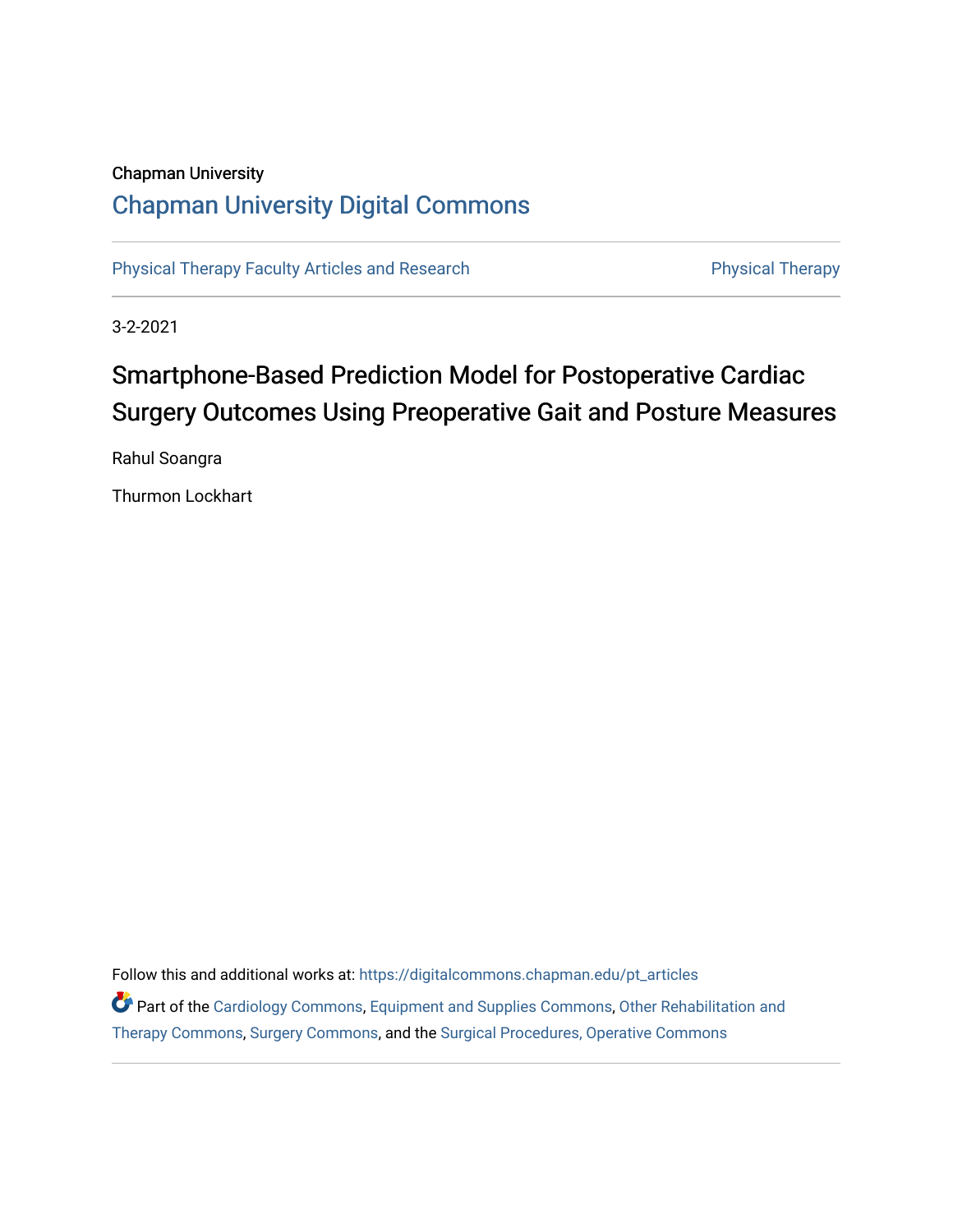## Smartphone-Based Prediction Model for Postoperative Cardiac Surgery Outcomes Using Preoperative Gait and Posture Measures

### **Comments**

This article was originally published in Sensors, volume 21, in 2021.<https://doi.org/10.3390/s21051704>

### Creative Commons License



This work is licensed under a [Creative Commons Attribution 4.0 License](https://creativecommons.org/licenses/by/4.0/).

# Copyright

The authors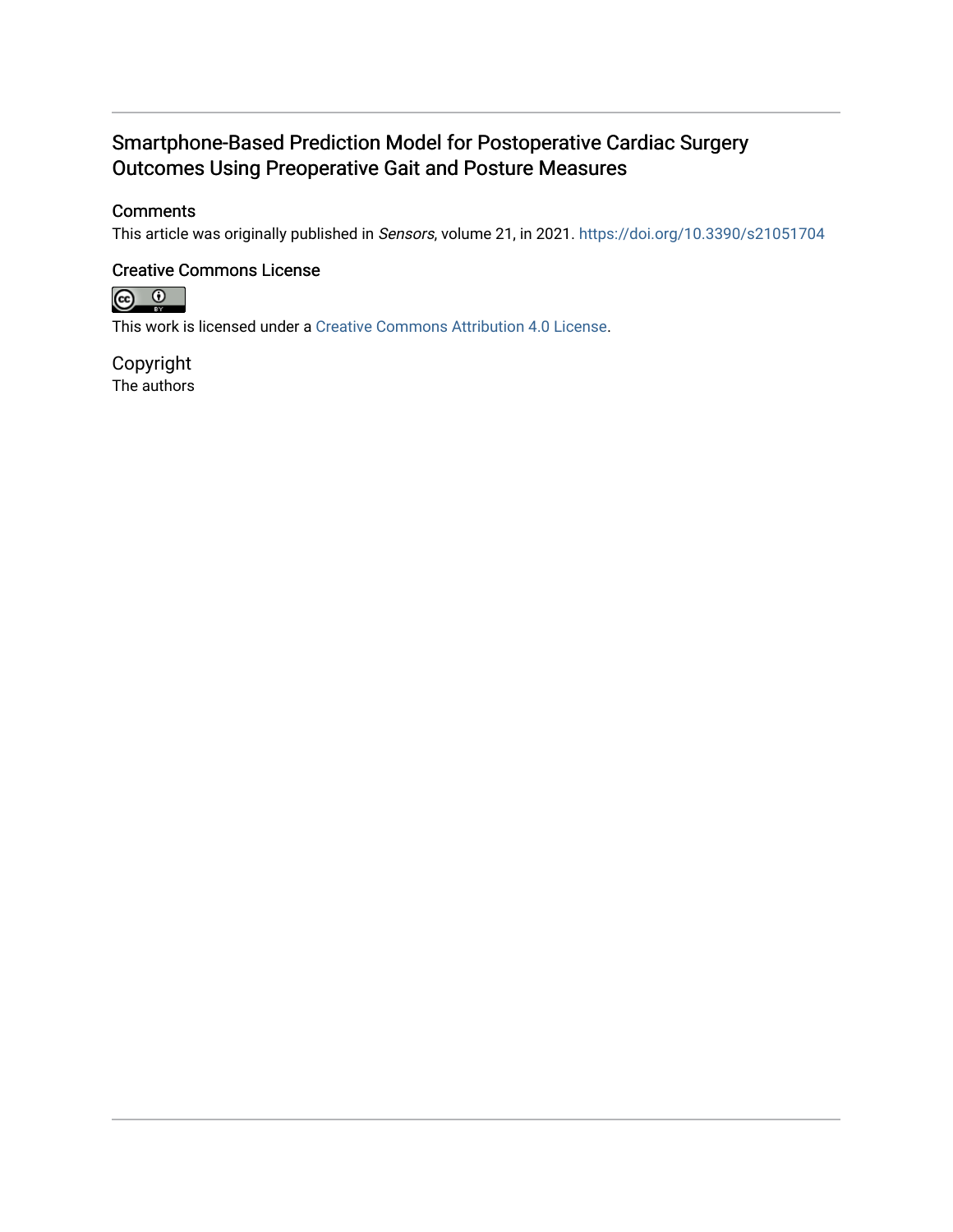



## *Article* **Smartphone-Based Prediction Model for Postoperative Cardiac Surgery Outcomes Using Preoperative Gait and Posture Measures**

**Rahul Soangra 1,[2](https://orcid.org/0000-0001-9836-1549) and Thurmon Lockhart 3,[\\*](https://orcid.org/0000-0002-7008-5711)**

- Crean College of Health and Behavioral Sciences, Chapman University, Orange, CA 92866, USA; soangra@chapman.edu
- <sup>2</sup> Fowler School of Engineering, Chapman University, Orange, CA 92866, USA<br><sup>3</sup> School of Biological and Hoalth Systems Engineering. A rigona State University
- <sup>3</sup> School of Biological and Health Systems Engineering, Arizona State University, Tempe, AZ 85287, USA
- **\*** Correspondence: Thurmon.Lockhart@asu.edu; Tel.: +1-540-257-3058

**Abstract:** Gait speed assessment increases the predictive value of mortality and morbidity following older adults' cardiac surgery. The purpose of this study was to improve clinical assessment and prediction of mortality and morbidity among older patients undergoing cardiac surgery through the identification of the relationships between preoperative gait and postural stability characteristics utilizing a noninvasive-wearable mobile phone device and postoperative cardiac surgical outcomes. This research was a prospective study of ambulatory patients aged over 70 years undergoing nonemergent cardiac surgery. Sixteen older adults with cardiovascular disease (Age 76.1  $\pm$  3.6 years) scheduled for cardiac surgery within the next 24 h were recruited for this study. As per the Society of Thoracic Surgeons (STS) recommendation guidelines, eight of the cardiovascular disease (CVD) patients were classified as frail (prone to adverse outcomes with gait speed  $\leq$ 0.833 m/s) and the remaining eight patients as non-frail (gait speed >0.833 m/s). Treating physicians and patients were blinded to gait and posture assessment results not to influence the decision to proceed with surgery or postoperative management. Follow-ups regarding patient outcomes were continued until patients were discharged or transferred from the hospital, at which time data regarding outcomes were extracted from the records. In the preoperative setting, patients performed the 5-m walk and stand still for 30 s in the clinic while wearing a mobile phone with a customized app "Lockhart Monitor" available at iOS App Store. Systematic evaluations of different gait and posture measures identified a subset of smartphone measures most sensitive to differences in two groups (frail versus non-frail) with adverse postoperative outcomes (morbidity/mortality). A regression model based on these smartphone measures tested positive on five CVD patients. Thus, clinical settings can readily utilize mobile technology, and the proposed regression model can predict adverse postoperative outcomes such as morbidity or mortality events.

**Keywords:** frailty prediction models; regression models; postoperative outcomes; cardiac surgery; wearable sensors; smartphone apps

#### **1. Introduction**

In the United States, one of the most commonly performed operations is cardiac surgery, and these surgeries have become routine in many centers [\[1\]](#page-13-0). It has also been demonstrated in several studies that although early postoperative complications and death are significant in the elderly undergoing cardiac surgery, excellent long-term outcomes can be achieved in selected populations [\[2–](#page-13-1)[4\]](#page-13-2). The challenge to care providers has been determining what factors may predispose the older person to increased risk, realizing that no two are alike. Gerontology experts agree that frailty carries high vulnerability and a greater likelihood for poor health outcomes, including increased dependency, increased fall-risk, need for long-term care, disability, and mortality [\[5\]](#page-13-3). Frail individuals have difficulty maintaining



**Citation:** Soangra, R.; Lockhart, T. Smartphone-Based Prediction Model for Postoperative Cardiac Surgery Outcomes Using Preoperative Gait and Posture Measures. *Sensors* **2021**, *21*, 1704. [https://doi.org/10.3390/](https://doi.org/10.3390/s21051704) [s21051704](https://doi.org/10.3390/s21051704)

Academic Editor: Mario Munoz-Organero

Received: 18 January 2021 Accepted: 23 February 2021 Published: 2 March 2021

**Publisher's Note:** MDPI stays neutral with regard to jurisdictional claims in published maps and institutional affiliations.



**Copyright:** © 2021 by the authors. Licensee MDPI, Basel, Switzerland. This article is an open access article distributed under the terms and conditions of the Creative Commons Attribution (CC BY) license (https:/[/](https://creativecommons.org/licenses/by/4.0/) [creativecommons.org/licenses/by/](https://creativecommons.org/licenses/by/4.0/) 4.0/).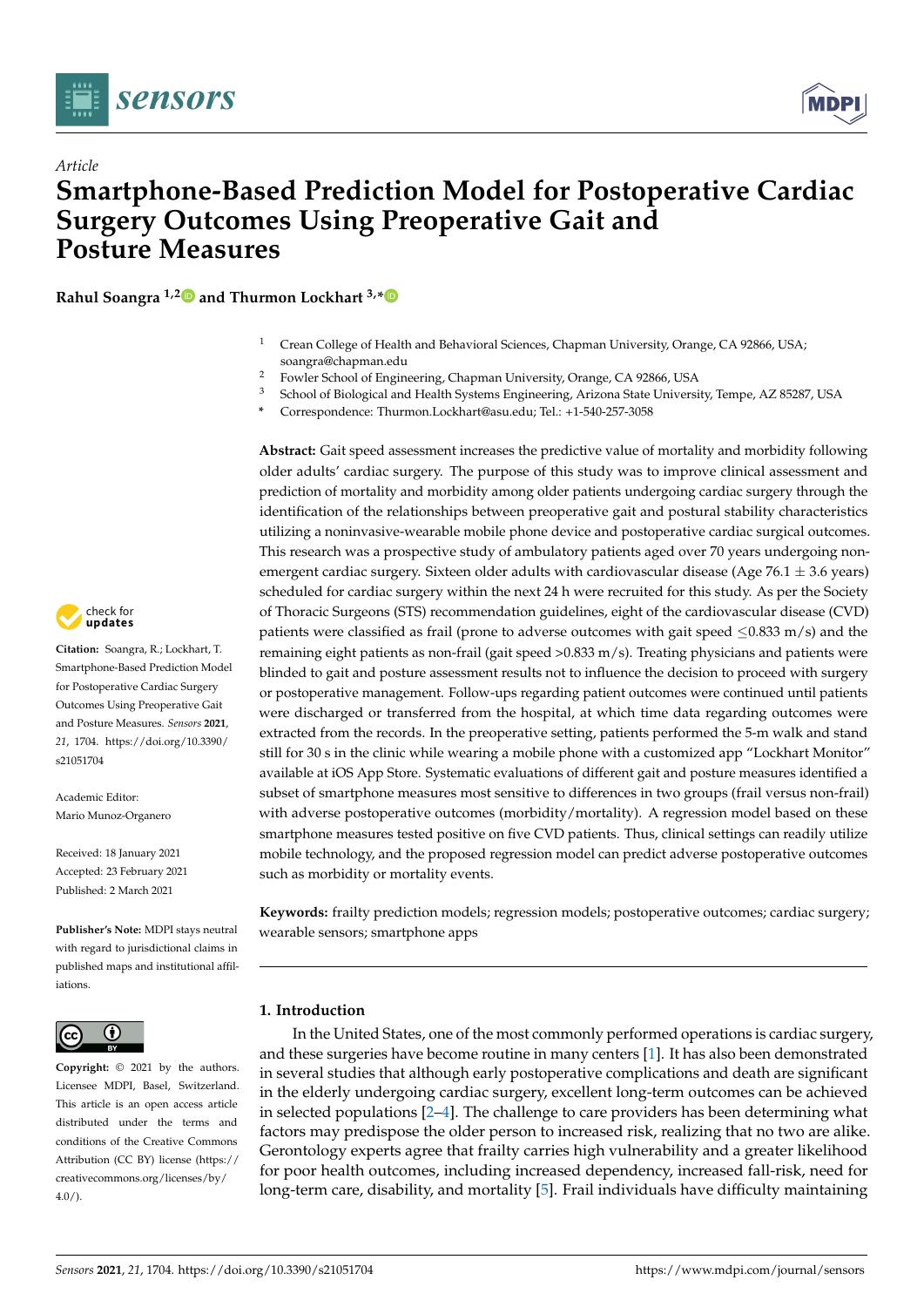physiologic balance when presented with stressors and have less ability to tolerate medical procedures or hospitalization. Although frailty is a significant predictor of disability and other adverse outcomes in older adults, it is also a risk factor for cardiac surgery patients. Furthermore, many cardiac clinicians do not know how to measure frailty, believe measurement to be unfeasible in the clinical setting, and have concerns that tools for measuring frailty have not been adequately compared for their usefulness in identifying frailty [\[6\]](#page-13-4).

Recently, researchers have focused on finding specific performance measures that indicate frailty, particularly those suitable for the acute care arena. As a clinical marker for frailty, gait speed was determined to be the strongest predictor of mortality in individuals with coronary artery disease [\[6](#page-13-4)[,7\]](#page-13-5). Afilalo et al. (2010) found that 5-m gait speed was associated with a 2- to 3-fold increase in the risk of significant mortality and morbidity in elderly patients undergoing cardiac surgery [\[8\]](#page-13-6). The Society of Thoracic Surgery's (STS) Adult Cardiac Surgery Database recommended adding gait speed information to the database. The addition of gait speed will provide vital information to assist with cardiac surgery decision-making (STS, 2011).

This will also facilitate existing risk analysis by increasing the predictive value of mortality and morbidity following cardiac surgery for the elderly. This test is conducted with a stopwatch and a measured distance and provides a crude, single dimension of gait assessment. Additional measures are available for a more robust evaluation of gait and postural control parameters that may provide other data to be factored into the risk assessments.

The purpose of this study was to improve clinical assessment and prediction of mortality and morbidity among older adults undergoing cardiac surgery through the identification of the relationships between gait and postural characteristics as measured by a smartphone device. This study utilized a proven non-invasive mobile sensor technology to accurately assess "frailty" using a self-contained gait and posture analysis system. This may allow a person's gait and posture-related parameters to be measured in the clinic unobtrusively and enable the translation of these analyses to a monitoring and diagnostic tool that will allow tracking of gait and posture to quantify the frailty associated with a physiological degradation.

Our goals were to determine whether gait speed and postural stability (obtained via smartphone) correlate with major morbidity and mortality in a prospective sample of elderly patients undergoing cardiac surgery, and determine which measure is most predictive of postoperative morbidity and mortality. In this study, we developed a regression model for the prediction of adverse postoperative outcomes using smartphone derived measures of gait and postural stability. We tested the model on five patients who were not part of the model. To our knowledge, this is the first attempt to use mobile sensor technology to predict postoperative cardiac surgical outcomes.

#### **2. Materials and Methods**

The prospective study included 16 ambulatory patients 70 years of age or older undergoing non-emergent cardiac surgery. In a preoperative setting, patients were instructed to perform the 5-m walk and stand for 30 s in the clinic while wearing a smartphone device embedded with an inertial measurement unit. All physicians who were treating and patients were blinded to smartphone gait and posture assessment results to not influence the decision regarding surgery or postoperative management. Patient outcomes (defined by STS) were collected through the 30-day postoperative physician visit, at which time data regarding outcomes were extracted from the records. The anthropometric information for the sixteen cardiovascular disease (CVD) patients has been provided below in Figure [1.](#page-4-0) All patients provided written consent before participation, they were scheduled for cardiac surgery the next day. All patients were cognitively able to understand and follow instructions and could ambulate without any support. Patients were categorized as frail if they walked slower than 0.833 m/s, and otherwise categorized as non-frail [\[8\]](#page-13-6). The patient population for model creation consisted of five females and eleven males.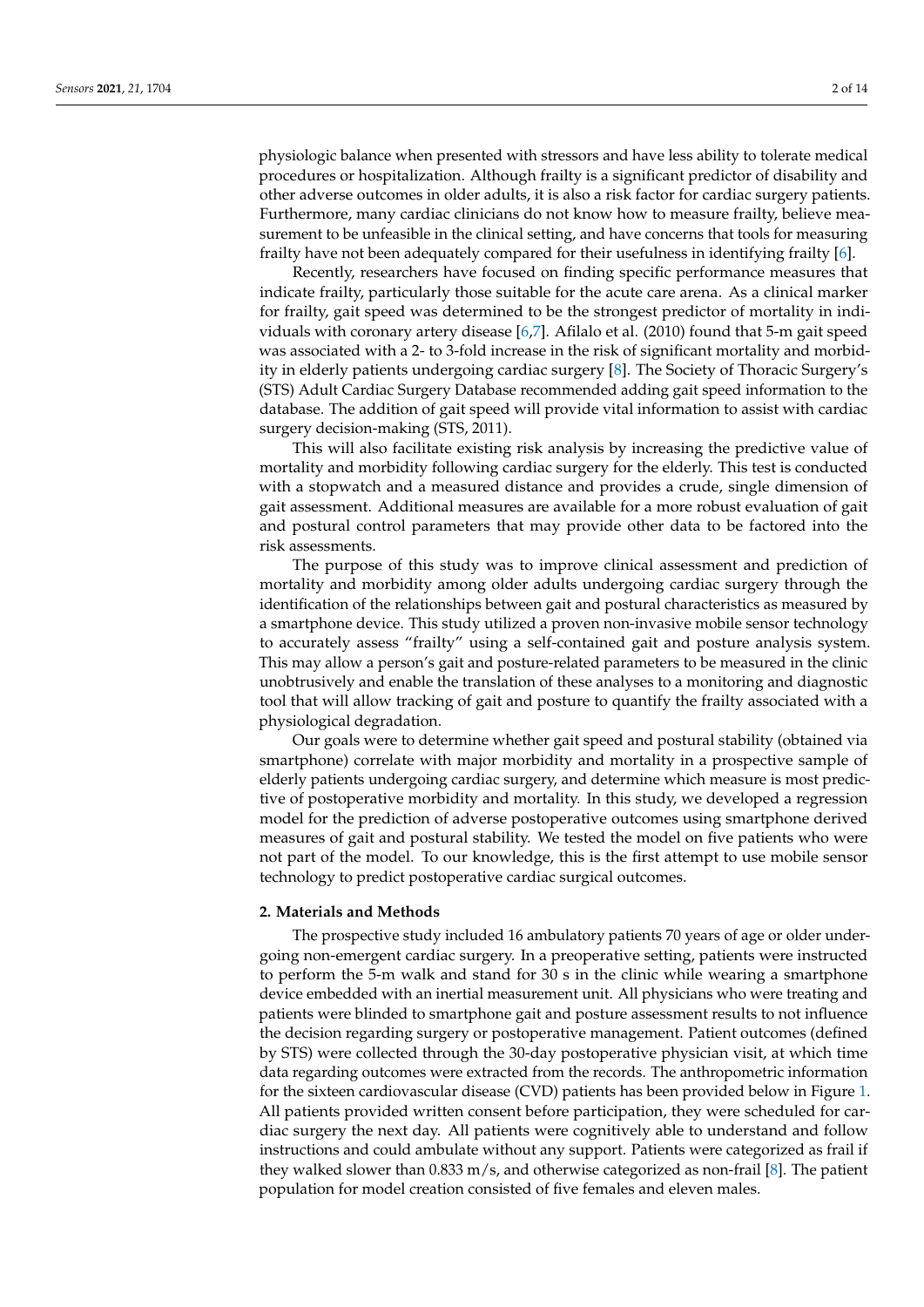<span id="page-4-0"></span>

Figure 1. Patients' anthropometric data. (a) Age in years, (b) patient height in centimeters, (c) patient weight in kilograms.

**Instrumentation:** A smartphone (with inbuilt inertial sensors) was affixed at the pelvic region using a smartphone holster and clip. Inertial sensor signals were sampled at 50Hz using the customized smartphone app "Lockhart Monitor" and used Matlab (MATLAB version 6.5.1, 2003, The MathWorks Inc., Natick, MA, USA) routines for data processing. The app was designed after consultations with human factors specialists at Virginia Tech and clinical requirements from registered nurse specialists in Carilion Roanoke Memorial Hospital (CRMH). The mobile app's designed user interface consisted of a start button and stop button and contained recorded voice instructions with extended rest duration in-between each sequentially performed activity, as shown in Figure [2.](#page-4-1) **Figure 1.** Patients' anthropometric data. (**a**) Age in years, (**b**) patient height in centimeters, (**c**) patient weight in kilograms.

<span id="page-4-1"></span>

Figure 2. Smartphone App voice commands during data collection.  $\overline{\mathcal{S}}$  m was started and started and stopped as per first football when  $\overline{\mathcal{S}}$ 

Experimental Procedure: In this study, patients who were scheduled for cardiac surgery were screened by the registered PST nurse for inclusion. Only eligible patients were included in the study, and the PST nurse went over the written consent and explained the details of the experiment. If the patient consented to participate, a consenter (registered nurse specialist) answered all relevant questions about the study. We obtained written nurse specialist) answered all relevant questions about the study. We obtained written consent from participants according to Carilion Institutional Review Board (IRB). consent from participants according to Carilion Institutional Review Board (IRB).

Patients were instructed to wear a waist belt and smartphone was affixed around Patients were instructed to wear a waist belt and smartphone was affixed around right ASIS. The walking area was marked at 0 m (start) and 5 m (end) and was well-lit. right ASIS. The walking area was marked at 0 m (start) and 5 m (end) and was well-lit. All patients followed voice instructions from the phone app and performed sit-to-stand All patients followed voice instructions from the phone app and performed sit-to-stand and 5 m walk (Figure [2](#page-4-1)). Stopwatch was started and stopped as per first footfall when and 5 m walk (Figure 2). Stopwatch was started and stopped as per first footfall when crossing  $0$  m and  $5$  m mark. The participants were instructed to repeat for three trials of sit-to-stand postural transition followed by postural stability and walking trials with appropriate rest in between each trial  $[9,10]$  $[9,10]$ . The smartphone app had two data collection modules: (1) 5 m walk; (2) STS and postural stability. The accelerometer signals were further processed using a zero-lag, low-pass butter-worth filter at cut off frequency of 6 Hz. This study's independent variable is frailty (frail and non-frail as assessed by gait speed for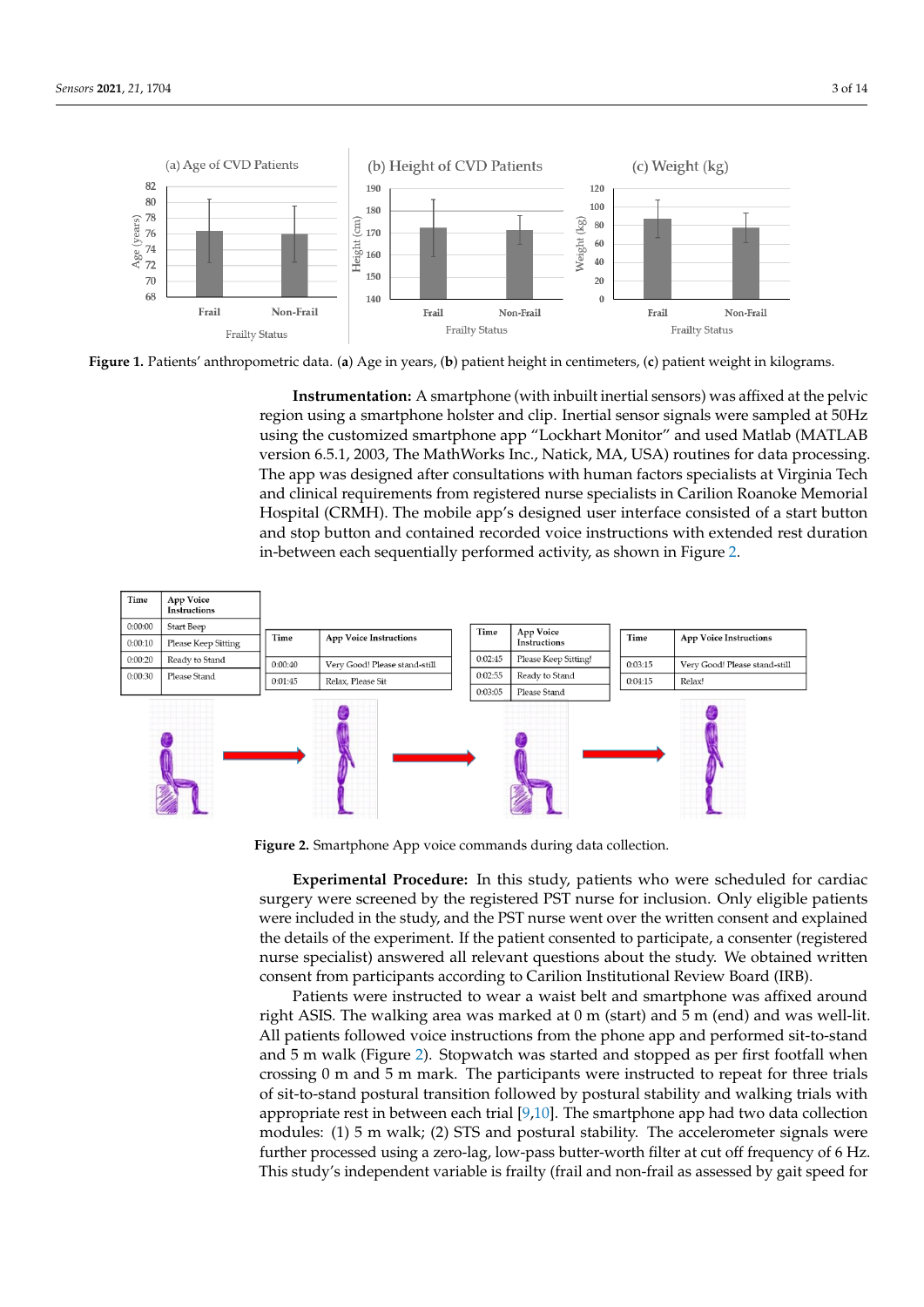the 5 m walk) utilizing stopwatch, and dependent variables are the adverse postoperative outcome (mortality and morbidity).

**Primary Outcome Measures** [\[8\]](#page-13-6): postoperative mortality and morbidity were the dependent variables. Morbidity among CVD patients was stroke, prolonged ventilation, deep sternal wound infection, renal failure, and reoperation [\[10\]](#page-13-8). Dependent variables are several traditional gait and posture measures, which have been reported in a multitude of studies. In this study, we used temporal and transitional aspects of gait (walking velocity) over several walking steps to assess/differentiate mobility decrements associated with frailty. The collection of these variables will allow useful comparisons to evaluate the effects of frailty on gait characteristics. We measured both walking speed and postural stability as a proxy for "frailty." Walking speed was chosen because it is an independent predictor of "frailty" leading to morbidity and mortality [\[8\]](#page-13-6). Walking speed <0.65 m/s is considered as frail [\[11\]](#page-13-9). Gait speed [m/s] was computed using inertial sensors embedded inside the smartphone for a 5m long walk [\[9\]](#page-13-7). We calculated the resultant acceleration from all three directions of acceleration. The resultant acceleration signals were filtered using zero-lag 4th order low-pass Butterworth filter (cut-off frequency = 6 Hz). A half-second moving window variance was computed and the threshold was set using initial stand-still data as described in our previous studies [\[9,](#page-13-7)[10\]](#page-13-8). Once the time to start and stop is detected, the average velocity can be computed over the 5 m walk.

Furthermore, to veer away from traditional linear tools that may mask the true structure of motor variability, a nonlinear dynamical analysis was applied to quantify movement variability/stability. Stability is undoubtedly a critical component of walking and balance and, is defined as the ability to maintain dynamic equilibrium despite the presence of small kinematic (movement) disturbances or control errors. Frailty has been associated with insufficient stability during quiet standing and has been assessed traditionally by the method of posturography (i.e., using a forceplate). In this study, we measured postural stability using the smartphone as a proxy for "frailty".

Linear variables like root mean square (RMS) are essential to measure accelerations' fluctuation during the 5 m walk trial [\[12\]](#page-13-10). Three linear variability parameters were calculated using accelerations from three directions: root mean square of walking accelerations in the anterior-posterior direction (RMS\_AP), the vertical direction (RMS\_V), and mediallateral direction (RMS\_ML).

**Approximate Entropy (ApEn):** ApEn is an estimate of entropy and quantifies the system's tendency to visit multiple states instead of remaining in preferred states [\[13\]](#page-13-11). This can be evaluated using acceleration (ACC) time series, where a moving window could compute the probability of short data short sequences of repetition within bounded tolerance throughout the ACC time series. In this study, we employed ApEn to quantify variability in ACC signals generated during a 5 m walk in CVD patients. ApEn has been reported to detect subtle changes in Center of Pressure (COP) variability that are not apparent sometimes in biomechanical linear measures of postural stability [\[14,](#page-14-0)[15\]](#page-14-1). Pincus [\[16\]](#page-14-2) reported the ApEn algorithm for complexity assessment in times series data. We applied acceleration time series (ACC) data for ApEn assessment. ApEn is defined as the logarithmic likelihood that the patterns of the given data near each other will remain nearby in a longer pattern. Given a sequence of total N numbers of ACC time series (x, y or z coordinate) like  $ACCx(1)$ ,  $ACCx(2)$ ,  $\ldots$ ,  $ACCx(N)$ , similarly for  $ACCy(1)$ ,  $ACCy(2)$ , . . . , ACCy (N) or ACCz(1), ACCz (2), . . . , ACCz (N). We used ACCx, ACCy or ACCz data set for ApEn in vertical, medial-lateral and anterior posterior directions. We divided the ACC timeseries of length N into short vectors of length m such as  $[A_m(1), A_m(2), \ldots,$  $A_m$  (N−m+1)], where the index i is ranging from 1 to N – m + 1. Where the distance between two vectors am (i) and  $A_m$  (j) is defined by  $|A_m$  (j) –  $A_m$  (i) $|$ ,

$$
C_i^m(d) = \frac{1}{N - m + 1} \text{ such that } |A_m(j) - A_m(i)| < d \tag{1}
$$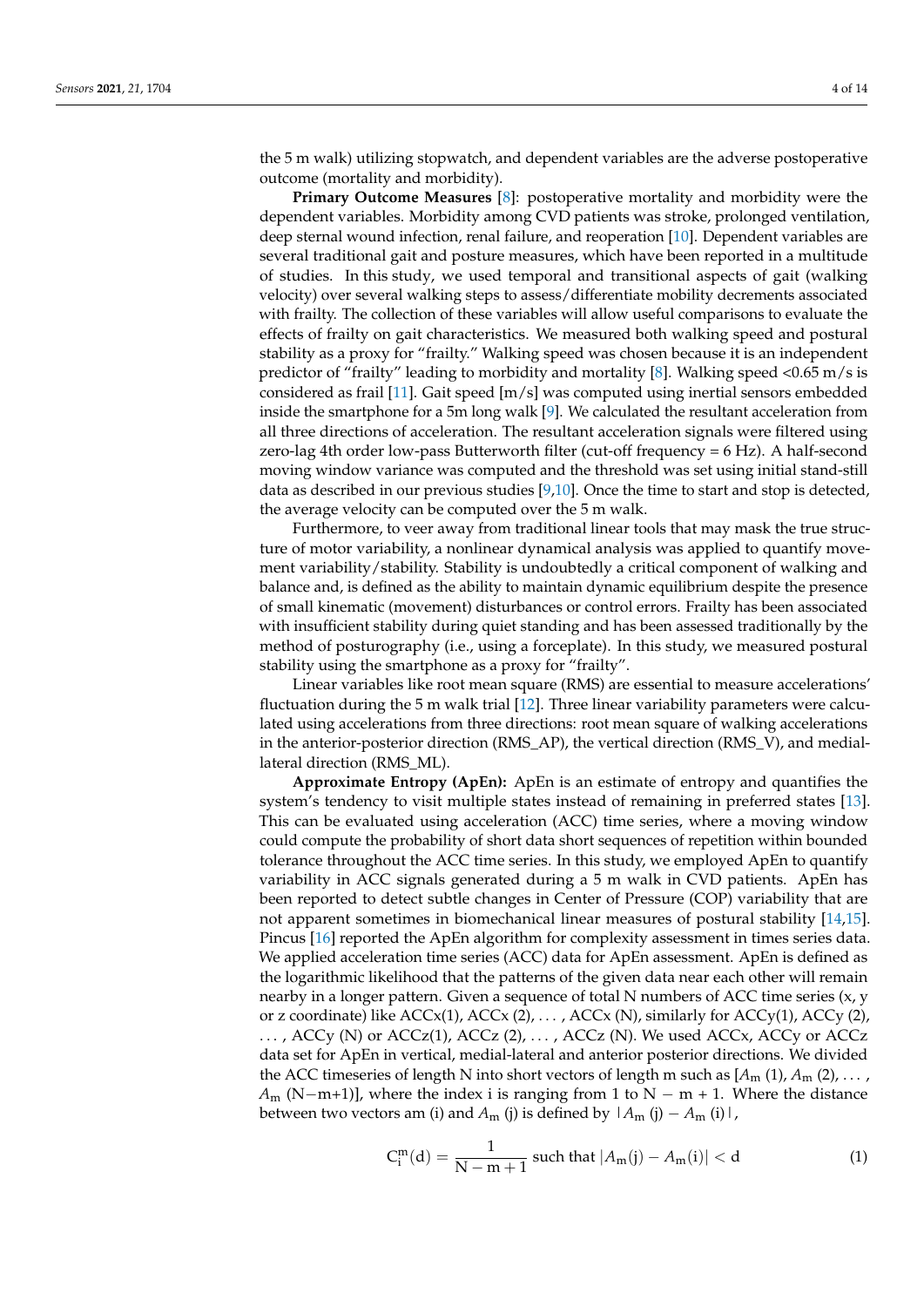The pattern length (m) was chosen as 2, the similarity coefficient (d) was set as 0.2% of the standard deviation of ACC data (collected from start to stop during 5 m walk at sampling frequency of 50 Hz) which has been shown two produce reasonable statistical validity of ApEn [\[10](#page-13-8)[,17\]](#page-14-3).  $C_i^m(d)$  is the mean of the fraction of patterns of length m that resemble the pattern of same length that begins at index i. Finally, ApEn can be computed as

$$
ApEn(N,m,d) = (N-m+1)^{-1} \sum_{i=1}^{N-(m-1)} lnC_i^m(d) - (N-m)^{-1} \sum_{i=1}^{N-m} lnC_i^{m+1}(d) \quad \ \ (2)
$$

The value of ApEn is unitless and is in range from 0 to 2 [\[13\]](#page-13-11). The pattern length  $(m)$ and tolerance level (r) are selected based on previous work on ApEn [\[15,](#page-14-1)[18,](#page-14-4)[19\]](#page-14-5). There will be few similar vectors of length m+1 than of length m, if the ACC data time series jumps around randomly. In contrast, if there are as many similar vectors of length  $m + 1$  and  $m$ , then the ACC data time series has a repeating pattern to it. A smaller value of ApEn denotes a higher probability of regular repeating sequences. An ApEn value of zero, depicts that the time series is perfectly repeatable (such as a periodic sine wave or cosine wave), whereas the highest value of 2 is produced when the data is a random time series, for which repeating sequences only occur by chance (example Gaussian noise). All data processing for ApEn computation was performed using a customized MATLAB algorithm (Mathworks, Natick, MA, USA) for the AP and ML and vertical directions of ACC time series signals.

**Statistical Analysis:** A multiple linear regressions (MLR) model was used to analyze relationship between dependent variables from gait and postural task with frailty. This method was chosen due to simplicity, small sample size of this special population, and its potential usage for quick frailty assessment in clinical environments before surgery. The variables were checked for normality, linearity, heteroscedasticity, and multicollinearity (variance inflation factor less than 5). A simple linear relationship was modeled with various dependent variables taken from 16 participants and the model was tested on 5 participants.

#### **3. Results**

We found that the walking velocities computed using stopwatch time and smartphone time were correlated with Pearson correlation coefficient  $= 0.8154$  and spearman's rho = 0.8834 [\[10\]](#page-13-8). This study found eight participants as frail and eight as non-frail (walking velocity < 0.833 m/s for frail and walking velocity  $\geq$  0.833 m/s for non-frail). For ID04, ID14, and ID18 we found contrasting results for identifying frailty using smartphone and stopwatch. The surgical procedures carried out in 16 patients are tabulated in Table [1.](#page-7-0) The risk scores from STS are also provided in Table [1.](#page-7-0) For the smartphone-based velocity predictions of frailty, the specificity was 91.3% and a sensitivity of prediction as 79.2%. We found that the mean gait speed for frail was  $0.67 \text{ m/s}$  and that the non-frail group was 0.98 m/s.

We have earlier reported significant differences among walking velocity, mean sway radius, sway area, sway path length, and mean sway velocity among frail patients compared to the non-frail counterparts [\[10\]](#page-13-8). These variability parameters have the potential to predict postoperative adverse outcomes among CVD patients. Utilizing important predictor variables new prediction models for postoperative cardiac surgical outcomes can be created. These prediction models can act as a clinical decision support system for assessing patients quickly in the perioperative period, and as such predictions for adverse postoperative outcomes can be made.

This information allowed us to explore the association between postoperative outcomes and preoperative gait and posture measures. We expect that the acquisition of gait and postural characteristics will enable more accurate identification of frail older persons at higher risk of adverse postoperative conditions. These results provide vital information to assist with decision-making regarding cardiac surgery.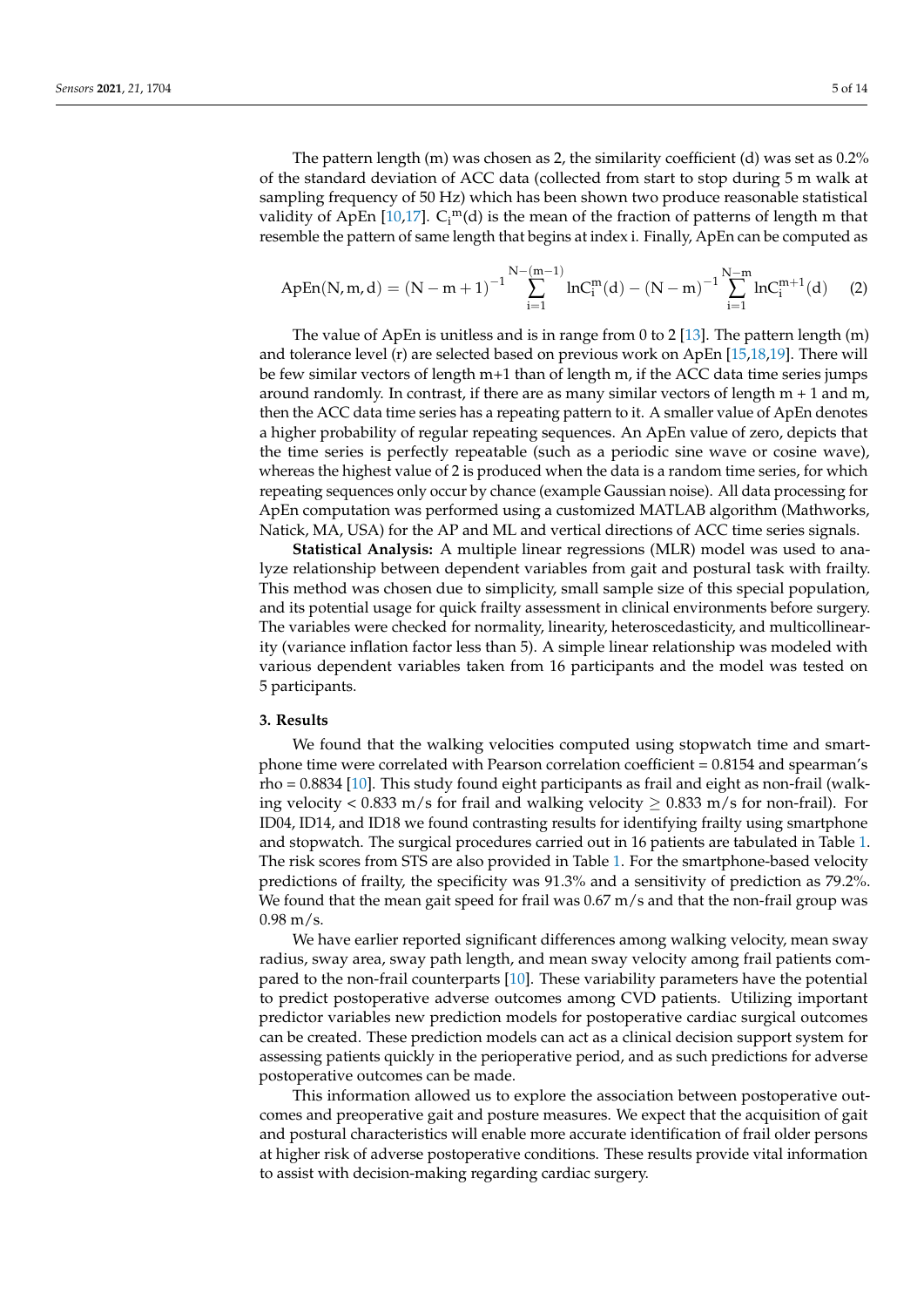| ID               | <b>Surgical Procedure</b>                      | <b>STS Risk Score</b> |
|------------------|------------------------------------------------|-----------------------|
| <b>ID04</b>      | $CABG \times 4$                                | 0.012                 |
| ID <sub>06</sub> | AVR, MV repair, CABG $\times$ 3, Maze          | NS                    |
| <b>ID08</b>      | AVR, CABG $\times$ 1                           | 0.035                 |
| ID <sub>09</sub> | AVR, CABG $\times$ 2                           | 0.013                 |
| <b>ID10</b>      | AVR, CABG $\times$ 2                           | 0.027                 |
| ID11             | $CABG \times 2$ , Extensive Maze               | 0.021                 |
| <b>ID13</b>      | AVR, CABG $\times$ 3                           | 0.013                 |
| <b>ID14</b>      | <b>AVR</b>                                     | 0.023                 |
| ID17             | <b>AVR</b>                                     | 0.019                 |
| <b>ID18</b>      | AVR, CABG $\times$ 2                           | 0.042                 |
| ID19             | AVR (re-do sternotomy)                         | 0.044                 |
| <b>ID20</b>      | AVR, Root Replacement, coronary reconstruction | NS.                   |
| ID21             | MVR, CABG $\times$ 1 (re-do sternotomy)        | 0.164                 |
| ID22             | MV Repair                                      | 0.020                 |
| ID23             | AVR, CABG $\times$ 1, limited concomitant Maze | <b>NS</b>             |
| ID24             | AVR, CABG $\times$ 3                           | 0.014                 |

<span id="page-7-0"></span>**Table 1.** Surgical procedures of all patients and their Society of Thoracic Surgeons (STS) risk scores.

CABG (Coronary Artery Bypass Grafting); AVR (Aortic Valve Replacement); MV Repair (Mitral Valve Repair); Maze Surgical Procedure (maze surgery cures Atrial Fibrillation by creating a "maze" of new electrical pathways to let electrical impulses travel easily through heart); Redo Sternotomy (A sternotomy done after a previous sternotomy, usually after significant scar tissue has formed); Root Replacement Coronary reconstruction (Specialized operation that repairs the portion of the aorta closest to the heart, while preserving the patient's own aortic valve); STS score as per Society of Thoracic Surgeons National Database [\[20\]](#page-14-6). NS "not scored' if the surgical complication did not fit in STS clinical practice guideline.

We have earlier reported that postural sway parameters determined from smartphone [\[21\]](#page-14-7), such as SD sway in anterior posterior, medial-lateral and resultant sway, along with linear variability measures such as RMS are significantly different in frail versus non-frail [\[10\]](#page-13-8). All sixteen patients were tracked after their surgeries for postoperative outcomes. We found that postoperative outcomes in CVD patients consisted of both morbidity and mortality. Two of the frail patients had a stroke (ID06 and ID21), three of the frail patients (ID08, ID11, and ID21) were kept for prolonged ventilation in the hospital, one frail patient (ID11) had a renal failure, one frail patient (ID21) was re-operated due to surgical complications, 3 frail patients (ID06, ID11, and ID22) and 1 non-frail (ID23) were sent to a skilled nursing facility, ID23 opted for skilled nursing facility due to lack of any caregiver. Only one of the frail patients (ID11) had a length of stay for more than 14 days, and one frail patient had mortality (ID21) [\[10\]](#page-13-8).

Smartphone-derived variability measures such as RMS were significantly different in frail and non-frail patients. Non-frail patients produced substantially higher RMS-AP  $(p < 0.02)$ , RMS-V  $(p < 0.01)$ , and RMS-ML  $(p < 0.02)$  when compared to frail patients (Table [2\)](#page-8-0).

Common postoperative outcomes observed in CVD patients were classified as morbidity and mortality. Morbidity consisted of: (i) stroke (either ischemic or hemorrhagic due to neurological deficit more than 72 h); (ii) renal failure (it is due to increase in serum creatinine more than 153 micromoles per liter or more than 2 mg/dL); (iii) prolonged ventilation for more than 24 h; (iv) deep sternal wound infection (DSWI); (v) reoperation for any surgical complication after 24 h of initial surgery; (vi) admissions to skilled nursing facility for rehabilitation; and (vii) prolonged length of stay in hospital more than 14 days postoperatively.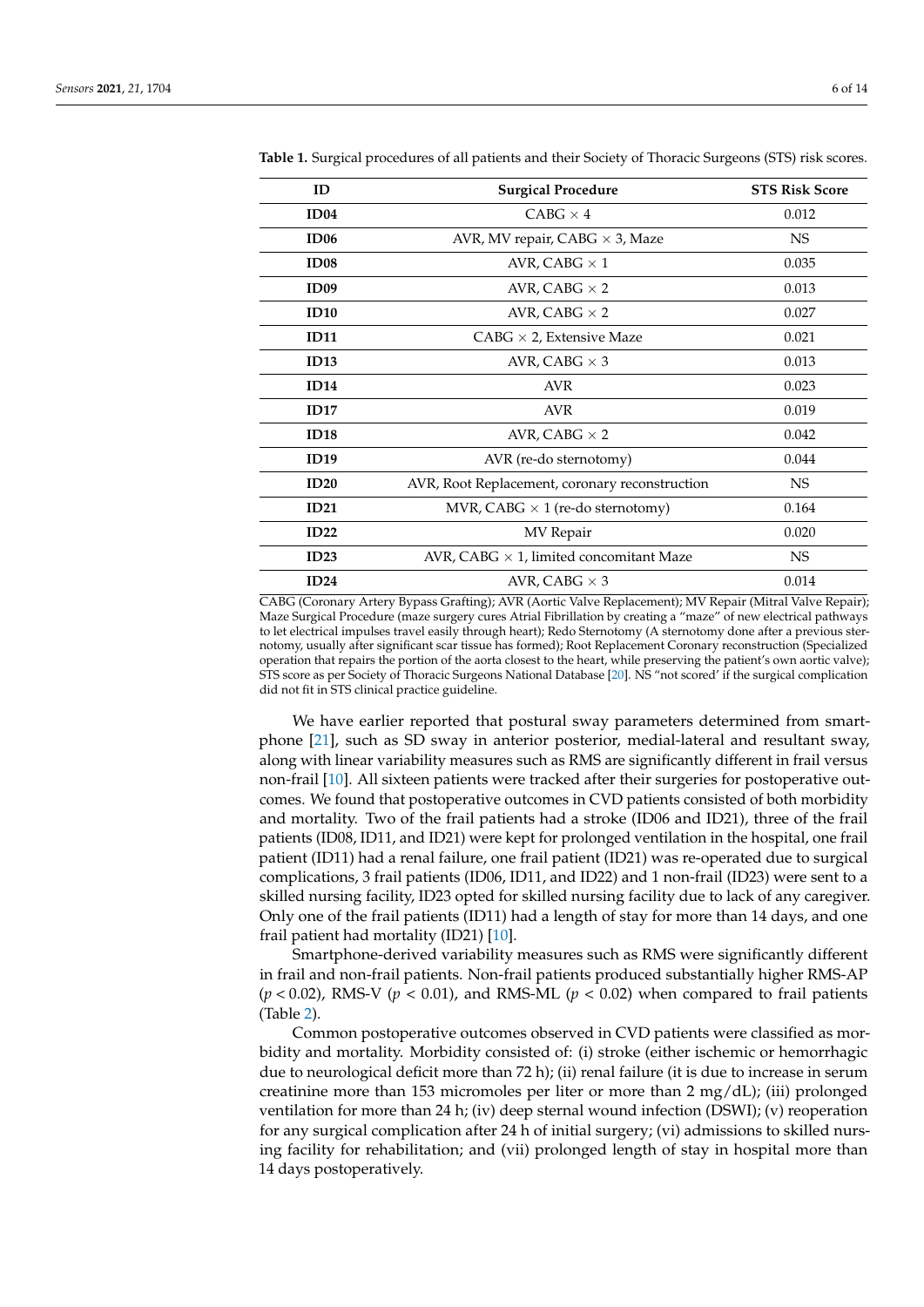|                     | <b>Health Status</b> |           |       |           |           |           |
|---------------------|----------------------|-----------|-------|-----------|-----------|-----------|
| <b>Variables</b>    | Frail                |           |       | Non-Frail |           |           |
|                     | Mean                 | <b>SD</b> | CV    | Mean      | <b>SD</b> | $\rm{CV}$ |
| RMS $AP*$           | 0.12                 | 0.03      | 24.50 | 0.15      | 0.02      | 15.23     |
| RMS $V^*$           | 0.11                 | 0.01      | 11.82 | 0.17      | 0.02      | 10.40     |
| RMS ML <sup>*</sup> | 0.11                 | 0.02      | 19.63 | 0.15      | 0.03      | 22.48     |

<span id="page-8-0"></span>**Table 2.** Root mean square (RMS–AP, ML, V) from 5 m walk utilizing smartphone signals. SD and CV are standard deviation and coefficient of variation. Here \* represents significant difference between frail and non-frail patients with  $p < 0.05$ .

Linear measures of variability such as RMS in the vertical direction during a 5 m walk could classify frail versus non-frail with 100% sensitivity and 100% specificity [\[10\]](#page-13-8). Other variability measures (SD and RMS) derived during postural stability data collection from a smartphone could classify frail and non-frail with a specificity of 93.7% and sensitivity of 50%. Whereas only a cut-off point being 6.4547 mm in SD could classify frailty with a specificity of 93.7%

Systematic evaluations of smartphone derived gait measures such as walking velocity (*p* = 0.009), root mean square accelerations in anterior-posterior (RMSAP) (*p* = 0.029), vertical direction (RMSV) ( $p = 0.013$ ), and inter-step time ( $p = 0.034$ ) and nonlinear postural measures of sway complexity in medio-lateral (ApEnMLCOP) and resultant direction (ApEnRCOP) were most sensitive to differences in groups Table [3.](#page-9-0) The postoperative adverse score prediction model was derived as shown in Table [3,](#page-9-0) using patient postoperative outcomes scored as per the criteria provided in Table [3.](#page-9-0) The model tested positive on five randomly chosen patients excluded from the model. Interactive dot-diagrams with high morbidity classification sensitivity were found with smartphone walking velocity cut-off ≤0.716 m/s, root mean square vertical acceleration cut-off ≤0.137 g, inter-step time cut-off >0.533 s, and approximate entropy in resultant sway direction with cut-off  $\leq$ 1.139 (Figure [3\)](#page-8-1).

<span id="page-8-1"></span>

**Figure 3.** Interactive dot-diagram displaying highest sensitivity in morbidity classification (0-nonmorbid, 1-morbid) with smartphone walking velocity, root mean square vertical acceleration, inter-step time, and approximate entropy in resultant sway direction.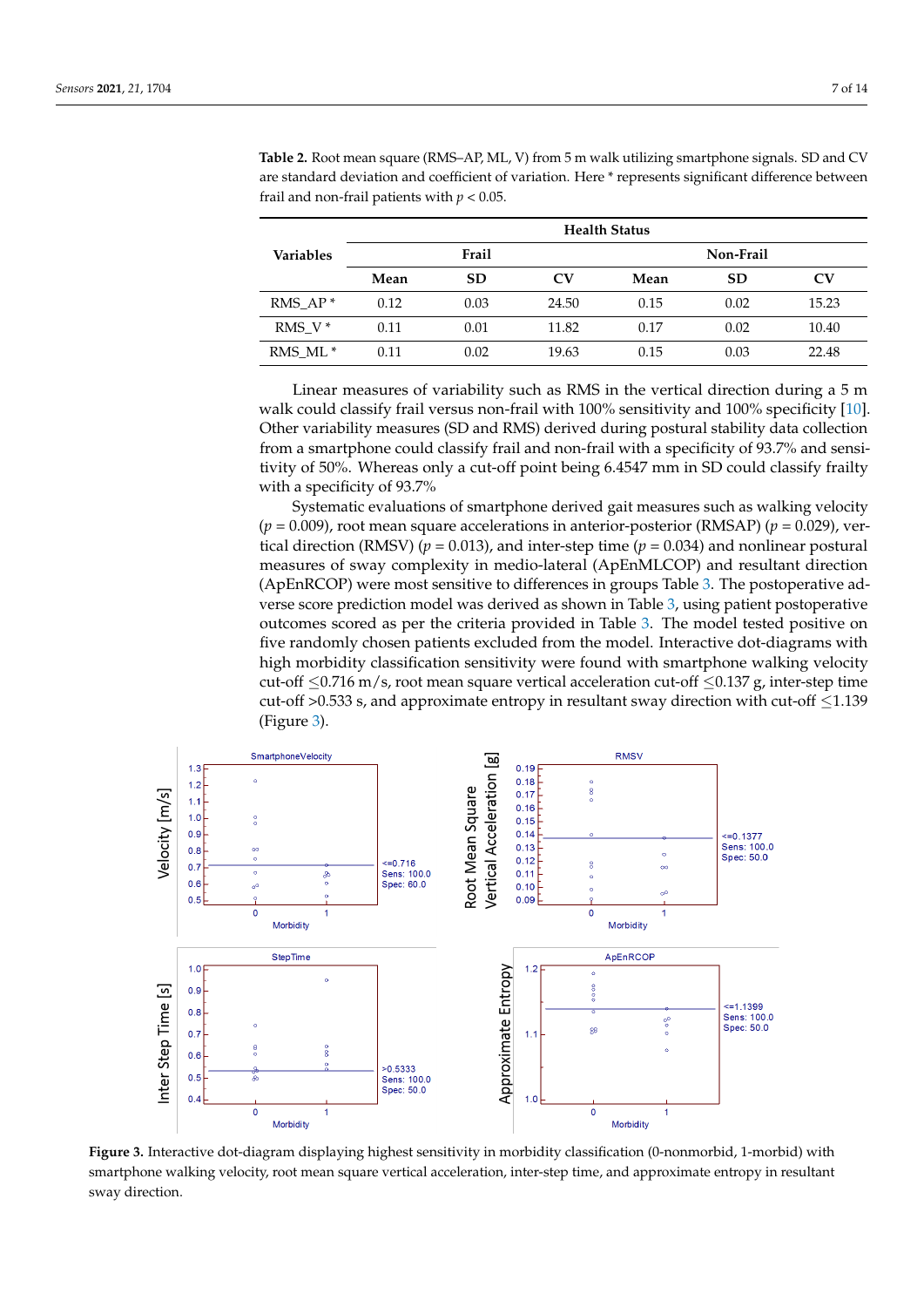<span id="page-9-0"></span>**Table 3.** Gait and posture measures of patients with morbid and non-morbid outcomes; and adverse outcome score prediction model; and Scoring criteria with weightage. Here \* represents significant difference between frail and non-frail patients with  $p < 0.05$ .

| (a)                                                    | No Morbidity                                                                                                                                                                                     |           | Morbidity |           |            |
|--------------------------------------------------------|--------------------------------------------------------------------------------------------------------------------------------------------------------------------------------------------------|-----------|-----------|-----------|------------|
|                                                        | Mean                                                                                                                                                                                             | <b>SD</b> | Mean      | <b>SD</b> | $p$ -Value |
| Stopwatch Velocity * [m/s]                             | 0.865                                                                                                                                                                                            | 0.217     | 0.701     | 0.097     | 0.0078     |
| SmartphoneVelocity * [m/s]                             | 0.793                                                                                                                                                                                            | 0.222     | 0.637     | 0.064     | 0.009      |
| $RMSAP * [g]$                                          | 0.128                                                                                                                                                                                            | 0.026     | 0.113     | 0.033     | 0.029      |
| $RMSV * [g]$                                           | 0.136                                                                                                                                                                                            | 0.034     | 0.114     | 0.016     | 0.013      |
| ApEnMLCOP                                              | 1.077                                                                                                                                                                                            | 0.068     | 1.101     | 0.018     | 0.335      |
| ApEnRCOP                                               | 1.141                                                                                                                                                                                            | 0.033     | 1.113     | 0.021     | 0.088      |
| StepTime * [s]                                         | 0.573                                                                                                                                                                                            | 0.081     | 0.654     | 0.150     | 0.034      |
| (b) Adverse Outcome Score                              | Score = $44.13 - 26.96 \times$ RMSAP $- 28.29 \times$ RMSV + 13.33 $\times$ ApEnMLCOP $- 46.85$                                                                                                  |           |           |           |            |
| <b>Prediction Model</b>                                | $\times$ ApEnRCOP + 5.35 $\times$ StepTime                                                                                                                                                       |           |           |           |            |
| (c) Scoring Criteria<br>$(Cp = 2.77, R-square = 0.52)$ | Death = 7; Prolonged Ventilation = 6; Prolonged length of stay = 5; Discharge to Skilled Nursing<br>Facility = $4$ ; Stroke/Renal Failure = 3; Reoperation = 2; Deep Sternal Wound Infection = 1 |           |           |           |            |

The model was tested on five CVD patients and their surgical procedures are presented in Table [4.](#page-9-1)

<span id="page-9-1"></span>**Table 4.** Surgical procedures of all patients and their STS risk scores.

| ID               | <b>Surgical Procedure</b>                           | <b>STS Risk Score</b> |
|------------------|-----------------------------------------------------|-----------------------|
| <b>ID02</b>      | AVR, Root Replacement, coronary reconstruction      | NS                    |
| <b>ID05</b>      | AVR, Root Replacement, reimplantation of coronaries | NS.                   |
| ID <sub>07</sub> | AVR, MV repair, CABG $\times$ 3, Extensive Maze     | NS.                   |
| ID12             | <b>MVR</b>                                          | 0.062                 |
| ID25             | AVR.                                                | 0.018                 |

The model predicted fewer scores for patients ID02, ID05, and ID07 (less than 3) which were also not scored in STS risk rating. ID12 and ID25 rated higher by the model, and this corroborated with STS rating (Table [4\)](#page-9-1). Both ID12 and ID25 had been admitted to a skilled nursing facility (high morbidity).

#### **4. Discussion**

In older CVD patients, there exists heterogeneity of health status (frail and non-frail) and this can lead to increased risk of postoperative complications [\[22](#page-14-8)[,23\]](#page-14-9), and thus surgical decision-making is challenging but critical for clinicians. For instance, if an older CVD patient is found with a high risk of adverse postoperative outcomes, then surgery can be delayed until the patient can rehabilitate to better health status (non-frail). Thus, preoperative risk assessment is essential. Unfortunately, there is a lack of tools for predicting operative risk. With the advancement of digital health technology for high fidelity movement data and fast computing, it is possible to deploy prediction models for clinical decision making. This is the first study developing a simple regression model from 16 CVD patients and testing the model on five randomly chosen CVD patients who underwent cardiac surgery and were excluded from the model. This study's important contribution is to devise new simple methods based on mobile technology, which can impact clinical decision-making before surgery and reduce postoperative adverse outcomes among CVD patients. This study is novel since no previous research has developed a prediction model based on gait and posture movement characteristics; however, clinicians are overly dependent on "gait speed" as the only predictor for frailty and surgical outcomes.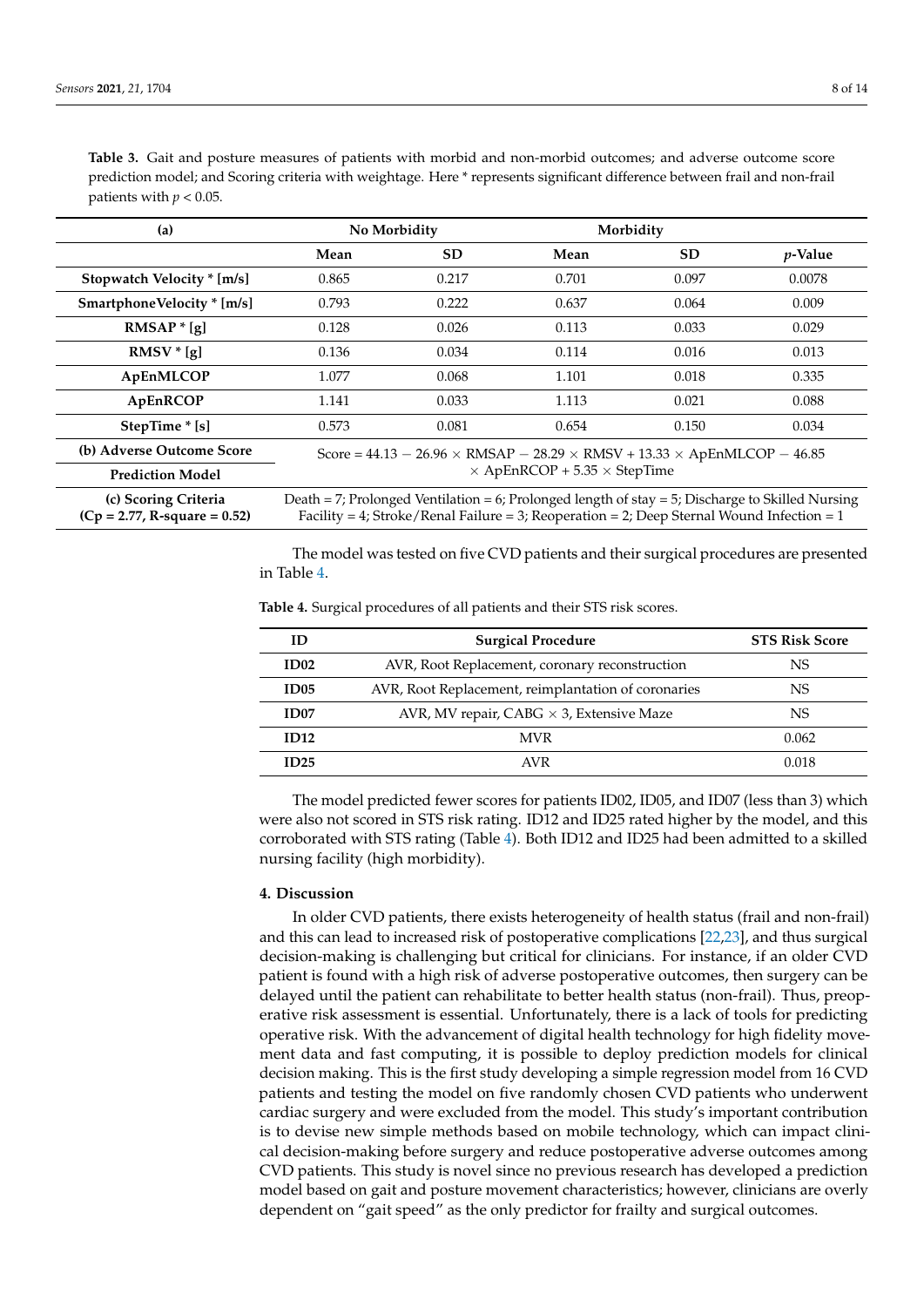Frailty is undoubtedly a critical marker of decreased physiologic reserves and resistance to stressors [\[24](#page-14-10)[–27\]](#page-14-11) and has been reported to predict operative risk in older surgical patients [\[23\]](#page-14-9). There is no standardized technique to measure physiologic reserve, but these may be critical to recovering from cardiovascular surgery [\[23\]](#page-14-9). The association of frailty with postoperative adverse outcomes is well known [\[28\]](#page-14-12). Our study utilizes knowledge from previous studies from Affilalo and coworkers, suggesting gait speed is an essential indicator of frailty [\[8](#page-13-6)[,29](#page-14-13)[–31\]](#page-14-14) and adverse postoperative outcomes. As an advancement in knowledge, in our previous study, we reported that inertial sensor-based variables are indicators of frailty and postoperative outcomes in CVD patients [\[10\]](#page-13-8). Here in this study, we establish a relationship between smartphone-based variables and develop a simple regression model to predict postoperative outcomes. The simple model relies on gait and postural stability variables and is tested on five patients who were excluded from this model. We also posit that age may be a factor for operative complications [\[22,](#page-14-8)[28,](#page-14-12)[32–](#page-14-15)[35\]](#page-14-16), but one's biological age could be a better representative of comorbid outcomes rather than chronological age [\[36–](#page-14-17)[39\]](#page-15-0).

In this study, we developed a simple regression model utilizing smartphones armed with sensors and linear/nonlinear variability analysis tools capable of predicting adverse postoperative outcomes in CVD patients. The essence of this study was that it was conducted in a clinical environment using a smartphone in CVD patients and led to the development of a postoperative outcome prediction model.

The Society of Thoracic Surgeons (STS) promotes the use of quick tests, which can be practiced in clinics such as gait speed for the assessment of frailty among cardiovascular patients. Frailty among CVD patients is reported to be predictive of adverse health outcomes, including falls, institutionalization, hospitalization, and mortality [\[24,](#page-14-10)[40,](#page-15-1)[41\]](#page-15-2). Frail individuals are at high risk for falls, fractures, and hospitalizations, leading to death compared to non-frail counterparts [\[24\]](#page-14-10). Undoubtedly, STS guideline's gait speed is an important measure, particularly among preoperative cardiac patients [\[8,](#page-13-6)[42,](#page-15-3)[43\]](#page-15-4) and can utilize ubiquitous smartphones for its quick assessments [\[9](#page-13-7)[,10\]](#page-13-8). Therefore, we categorized patients as frail and non-frail using the 5 m walk gait speed in this study. This study has established a relationship between posture and gait signatures of cardiac patients and their postoperative outcomes using a simple regression model. We have previously validated using inertial sensors in clinical environments [\[9,](#page-13-7)[10\]](#page-13-8) in end-stage renal disease patients [\[44,](#page-15-5)[45\]](#page-15-6). An objective, accurate, and reliable way is required to assess frailty and postoperative outcomes without overly depending on a single gait measure such as "gait speed." To achieve this goal, we devised using a smartphone with embedded inertial sensors that capture patients' walking characteristics in clinical environments and their postural sway. Short bouts of gait such as five-meter gait speed certainly do not introduce fatigue in patients with cardiovascular impairments awaiting surgery [\[43\]](#page-15-4). But depending on the level of frailty, some patients who are expecting operations may not be healthy enough to walk on their own for 5 m. In such scenarios, it is worthwhile to examine the effects of postural control for balance and transitioning. We have previously reported that in the 5 m walking trials, the stopwatch time and smartphone time were highly correlated [\[10\]](#page-13-8). It was also found that smartphone-based postural and gait measures depicted adverse postoperative outcomes in CVD patients. In support of this hypothesis, we developed an adverse outcome prediction model (Table [3\)](#page-9-0) with important gait (RMS-AP, RMS-V, and Step Time) and posture (ApEn-MLCOP, ApEn RCOP) variables from the smartphone.

We found a significant increase in linear parameters of gait variability such as RMS-AP and RMS-V, along with step time intervals, helped differentiate frail versus non-frail patients. Coherently, it was also seen in nonlinear variability measures of postural stability like ApEn of mediolateral COP time series and ApEn of resultant COP time series were important in distinguishing frail versus non-frail patients. Frail patients had significantly lower complexity than the non-frail patients in COP sway.

Nonlinear measures of postural signals are necessary and reveal subtle temporal properties of signals that are missed through traditional linear variability approaches [\[15](#page-14-1)[,46](#page-15-7)[,47\]](#page-15-8).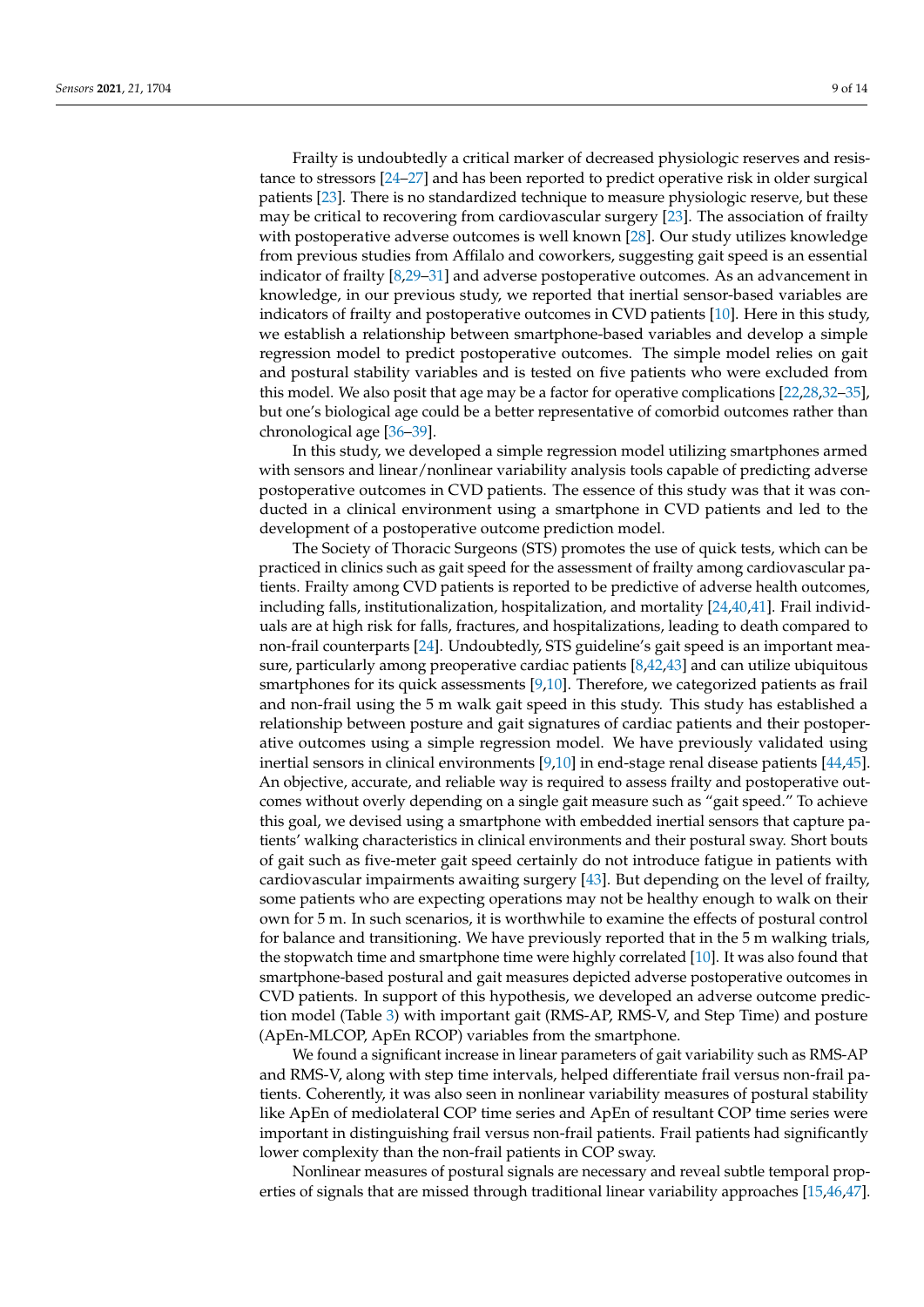Traditionally, higher COP excursions are linked with less postural stability, but since human balance maintenance is intrinsically complex and COP excursions do not holistically account for the system's time-dependent evolution. We have utilized nonlinear measures such as complexity or approximate entropy to indicate deficient postural stability. Contrastingly, a healthy postural control system being more complex can readily adapt to unexpected perturbations to maintain balance. We found that frailty led to a loss of complexity of postural sway signals mainly in medio-lateral direction.

Entropy-based estimations of postural sway signal irregularity and temporal structural organizational variability represent frail/non-frail participants' adaptive capacity to maintain balance. Our findings coincide with previous investigations [\[13\]](#page-13-11), which reported decreased complexity attributed to pathology and aging [\[48\]](#page-15-9). Frailty has probably reduced the degree of freedom of human postural control in the ML direction. Hence, the human postural control system cannot adjust to the demands inherent to frailty, thereby diminishing adaptability and stability of movement. CVD patients who are frail also have a low physiological reserve which could have probably led to decreased complexity due to impaired feedback control, impaired proprioception, or reduced muscle mass and strength, thereby leading to the reduced adaptive capacity during postural control [\[49\]](#page-15-10). Additionally, age-related decrements in sensory and neuromuscular control mechanisms could have exacerbated this problem [\[50\]](#page-15-11).

From a clinical perspective, the postoperative outcomes and severity from high to low are in the order as death, prolonged ventilation, prolonged length of stay, discharge to a skilled nursing facility, stroke or renal failure, reoperation, deep sternal wound infection. The simple regression model was tested on five patients (ID02, ID05, ID07, ID12, and ID25) and their respective model scores were 2.61, 1.64, 1.34, 8.63, and 4.34. ID12 (model score 8.63) and ID25 (model score 4.34) who had the highest model score among all five patients were admitted to a skilled nursing facility. The remaining three patients ID02, ID05, and ID07 who had model scores of 2.61, 1.64, and 1.34 respectively, also were not scored for STS risk score.

Unwittingly, gait measures and associated linear variability as measured by root mean square (RMS) of acceleration signals may be optimal from energy expenditure [\[51\]](#page-15-12), temporal [\[52\]](#page-15-13), or spatial variability [\[53\]](#page-15-14), or the perspective of attentional demands [\[54\]](#page-15-15). Walking stability is crucial since almost 70% of total falls occur during locomotion [\[55](#page-15-16)[,56\]](#page-15-17). Moe-Nilssen evaluated walking stability using inertial sensors at the trunk level [\[57,](#page-15-18)[58\]](#page-15-19) and reported higher average accelerations or fluctuations in people with balance impairments [\[59\]](#page-15-20). Gait measures are crucial, since previous authors have reported gait speed as an independent sign of adverse postoperative outcomes. During locomotion, humans have to respond to multiple unexpected perturbations generated during walking. Thus, both postural and gait measures are critical in the adverse postoperative outcome predictive model, preferably an element of a healthy pace and postural control system, which can adapt to unexpected perturbations in an attempt to maintain healthy recovery after surgery. We tested the regression model (Table [3\)](#page-9-0) on five CVD participants and found that the difficulty level of surgical procedures (Table [4\)](#page-9-1) was in coherence with model output scores (Table [5\)](#page-11-0) utilizing a smartphone app. High model output scores were correlated with increased morbidity as both ID12 and ID25 were admitted to a skilled nursing facility.

**Table 5.** Regression model output scores for five cardiovascular disease (CVD) patients.

<span id="page-11-0"></span>

| ID               | <b>RMS AP</b> | <b>RMS V</b> | APEN ML COP APEN R COP |       | <b>STEP TIME</b> | <b>MODEL SCORE</b> |
|------------------|---------------|--------------|------------------------|-------|------------------|--------------------|
| ID02             | 0.093         | 0.118        | 0.991                  | 1.105 | 0.550            | 2.613              |
| ID <sub>05</sub> | 0.105         | 0.107        | 0.126                  | 1.174 | 0.650            | 0.648              |
| D <sub>07</sub>  | 0.121         | 0.111        | 0.087                  | 1.148 | 0.550            | 1.346              |
| ID12             | 0.039         | 0.039        | 1.118                  | 0.141 | 0.980            | 8.633              |
| <b>D25</b>       | 0.111         | 0.137        | 1.097                  | 1.076 | 0.540            | 4.340              |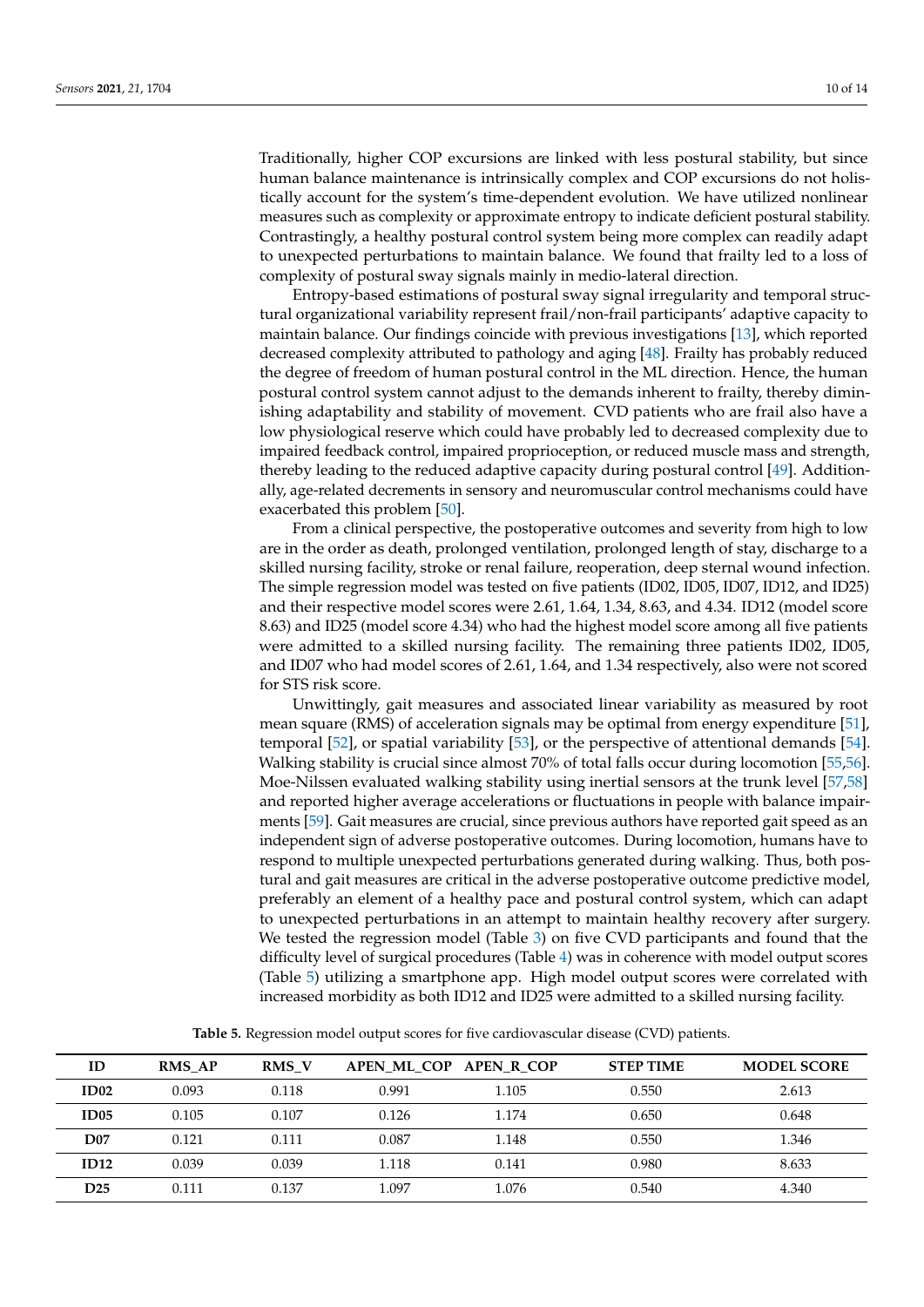In this study, a 5 m walk was measured using smartphone accelerometers situated at the pelvis, and these accelerations generated depicted stability of the participants countering internal (related to CVD) and external (environment-related) perturbations. We walk at a preferred speed, which is a combination of step length and step frequency and is an essential factor in controlling dynamic balance [\[60\]](#page-15-21). This preferable speed was selected to optimize the stability of the walking pattern. We found that fluctuations in accelerations as measured by RMS were significantly different in frail and non-frail patients. But RMS acceleration may be correlated with walking speed, which is different among frail and non-frail counterparts. Frail patients preferred a slower walking pace than the non-frail patient to minimize acceleration fluctuations or RMS values. Thus, it was found that frail patients produced significantly higher accelerations and were unable to provide smooth and rhythmic movements accelerations at trunk level while walking at slower velocities. Our model suggested that smartphone walking speed along with postural measures from a smartphone such as ApEn of COP in ML and resultant (R) and gait measures of the smartphone such as RMS AP and RMS Vertical and step duration are predictive of frailty with high accuracy (Table [3\)](#page-9-0). These frailty indicators and simple regression models could be used as prescreening tools for cardiac surgical procedures and help clinicians identify frail patients who may need intensive rehab or preplan their stay in hospital with specialized nursing care before their return to home.

Thus, simple classification models empowered with posture and gait signatures from inertial sensors embedded inside smartphone have the potential to predict frailty and adverse postoperative outcomes in CVD patients, although a great deal of work is needed in future to make such research tools easy to use for clinicians. To meet the clinical challenges of decision making along with patient safety and point of care, new technologies are needed which can be used in clinical environments without hindering medical routine for patients and hospital staff. This study has attempted to provide a prediction model of postoperative cardiac surgical outcome using smartphone-based preoperative gait and posture measures.

#### **5. Limitations**

The size of the population limits the prediction model. The model was built using patient data from sixteen patients and was tested on five other patients. The study was conducted in a clinical environment, and patients were aware that they were participating in a frailty assessment protocol using a smartphone. The performance of patients could have been affected by being conscious of the environment. Some patients had a high level of anxiety to some extent for their surgery allotted for the next day, and non-laboratory setting limited the scope of this data. Another limitation of this work is only a linear model was developed for frailty classification, a neural network with a single neuron could have resulted in a nonlinear regression prediction. The authors understand that with more data robust models based on neural network can be trained with high classification accuracy. In future, we plan to collect more data using smartphones and store in cloud for developing machine learning-based frailty classification models. However, initial data analyses may provide insights into how the study can be conducted in a larger population. The app designed for data collection and automatic gait speed estimation by smartphone required strict following of protocol. If any other movement artifact is found after or before the walking task, the movement detection time may be influenced, thus affecting gait speed estimation from the smartphone

#### **6. Conclusions**

The prediction of frailty and postoperative outcomes in CVD patients is essential, and mobile technology-based predictive analysis can help in clinical evaluation and early decision making for cardiac patients. Earlier detection of patients at higher risk of major health-related events such as morbidity or mortality is crucial, since they impact patients' stay in hospital and rehabilitation therapy. This study demonstrated that simple models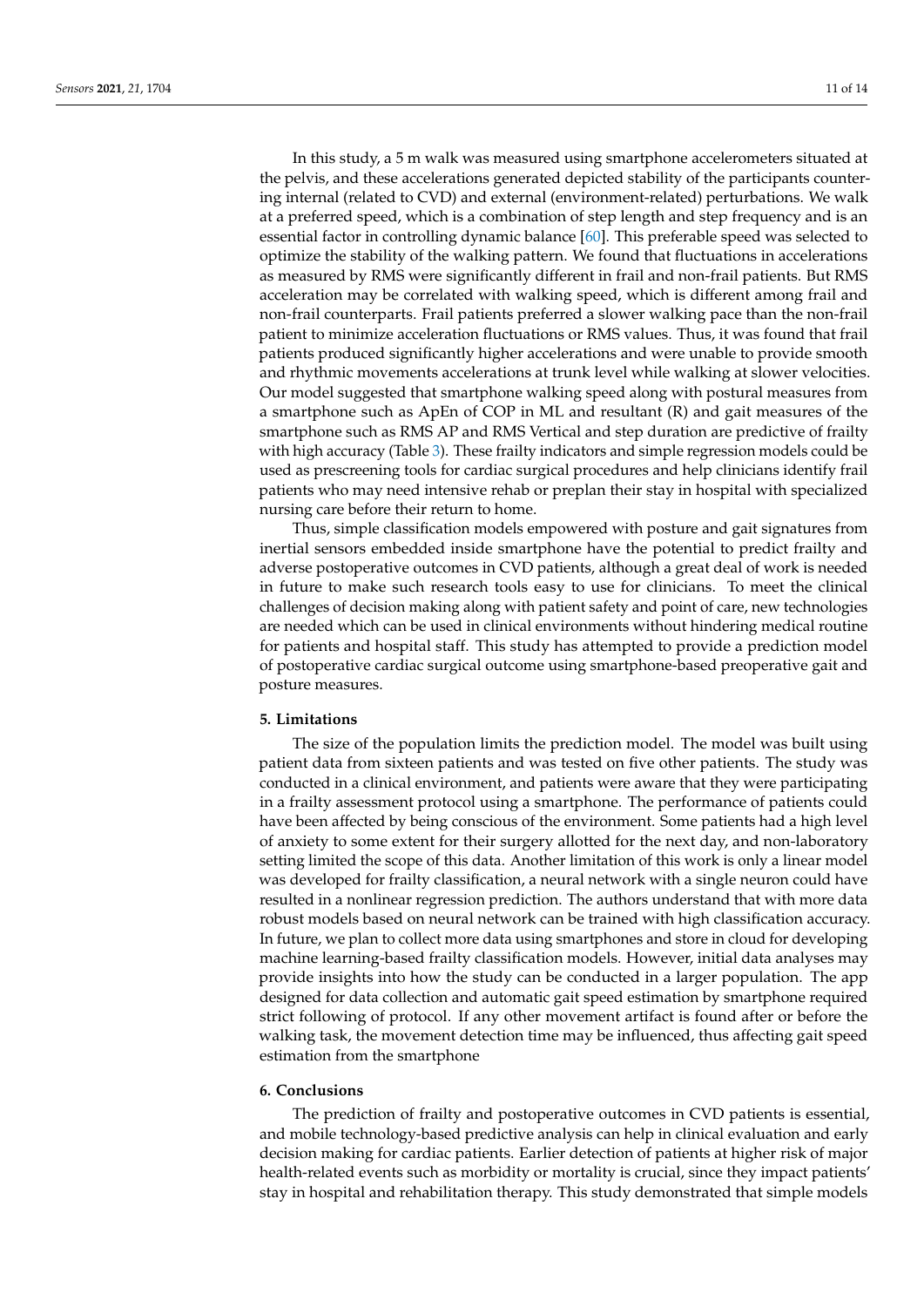based on gait and posture linear and nonlinear variability measures from a smartphone could reliably distinguish patients with a high risk of adverse postoperative outcomes. By empowering clinicians with smartphone-based clinically useful gait and posture measures which are simple, quick, easy to perform in clinics, it is hoped that the smartphone can help in early decision making. The findings suggest that various variability parameters in walking and stand-still posture can be easily implemented in clinics with high acceptability and a low risk. A simple predictive model has been developed in this study for predicting postoperative morbidity and in future, a study with a larger sample size can be conducted to improve the accuracy of these models.

**Author Contributions:** T.L. conceived and designed the experiments. R.S. was majorly involved in App development, data processing, and analysis. R.S. wrote the manuscript with support from T.L. All authors have read and agreed to the published version of the manuscript.

**Funding:** This research was supported by NSF-Information and Intelligent Systems (IIS) and Smart and Connected Health (1065442 and 1065262).

**Institutional Review Board Statement:** The study was conducted according to the guidelines of the Declaration of Helsinki, and approved by the Institutional Review Board (or Ethics Committee) of Virginia Tech Institutional review Board (protocol code 11-1088 and 10-04-2013 as the date of approval).

**Informed Consent Statement:** Informed consent was obtained from all subjects involved in the study.

**Data Availability Statement:** Not applicable.

**Acknowledgments:** We would like to thank Misha Pavel and Wendy Nilsen for their encouragement in the development of wireless health monitoring systems and for fostering the support of wearable wireless health monitoring systems. Thanks also go to tireless nurses and practitioners who have helped along the road less traveled.

**Conflicts of Interest:** The authors declare no conflict of interest.

#### **References**

- <span id="page-13-0"></span>1. Doering, L.V.; McGuire, A.W.; Rourke, D. Recovering from cardiac surgery: What patients want you to know. *Am. J. Crit. Care* **2002**, *11*, 333–343. [\[CrossRef\]](http://doi.org/10.4037/ajcc2002.11.4.333) [\[PubMed\]](http://www.ncbi.nlm.nih.gov/pubmed/12102434)
- <span id="page-13-1"></span>2. Zingone, B.; Gatti, G.; Rauber, E.; Tiziani, P.; Dreas, L.; Pappalardo, A.; Benussi, B.; Spina, A. Early and late outcomes of cardiac surgery in octogenarians. *Ann. Thorac. Surg.* **2009**, *87*, 71–78. [\[CrossRef\]](http://doi.org/10.1016/j.athoracsur.2008.10.011) [\[PubMed\]](http://www.ncbi.nlm.nih.gov/pubmed/19101271)
- 3. Gatti, G.; Cardu, G.; Lusa, A.M.; Pugliese, P. Predictors of postoperative complications in high-risk octogenarians undergoing cardiac operations. *Ann. Thorac. Surg.* **2002**, *74*, 671–677. [\[CrossRef\]](http://doi.org/10.1016/S0003-4975(02)03741-4)
- <span id="page-13-2"></span>4. Graham, M.M. Survival After Coronary Revascularization in the Elderly. *Circulation* **2002**, *105*, 2378–2384. [\[CrossRef\]](http://doi.org/10.1161/01.CIR.0000016640.99114.3D)
- <span id="page-13-3"></span>5. Fried, L.P.; Ferrucci, L.; Darer, J.; Williamson, J.D.; Anderson, G. Untangling the concepts of disability, frailty, and comorbidity: Implications for improved targeting and care. *J. Gerontol. A Biol. Sci. Med. Sci.* **2004**, *59*, 255–263. [\[CrossRef\]](http://doi.org/10.1093/gerona/59.3.M255)
- <span id="page-13-4"></span>6. Purser, J.L.; Kuchibhatla, M.N.; Fillenbaum, G.G.; Harding, T.; Peterson, E.D.; Alexander, K.P. Identifying frailty in hospitalized older adults with significant coronary artery disease. *J. Am. Geriatr. Soc.* **2006**, *54*, 1674–1681. [\[CrossRef\]](http://doi.org/10.1111/j.1532-5415.2006.00914.x)
- <span id="page-13-5"></span>7. Dumurgier, J.; Elbaz, A.; Ducimetiere, P.; Tavernier, B.; Alperovitch, A.; Tzourio, C. Slow walking speed and cardiovascular death in well functioning older adults: Prospective cohort study. *BMJ* **2009**, *339*, b4460. [\[CrossRef\]](http://doi.org/10.1136/bmj.b4460)
- <span id="page-13-6"></span>8. Afilalo, J.; Eisenberg, M.J.; Morin, J.F.; Bergman, H.; Monette, J.; Noiseux, N.; Perrault, L.P.; Alexander, K.P.; Langlois, Y.; Dendukuri, N.; et al. Gait speed as an incremental predictor of mortality and major morbidity in elderly patients undergoing cardiac surgery. *J. Am. Coll. Cardiol.* **2010**, *56*, 1668–1676. [\[CrossRef\]](http://doi.org/10.1016/j.jacc.2010.06.039)
- <span id="page-13-7"></span>9. Soangra, R.; Lockhart, T.E. Agreement in gait speed from smartphone and stopwatch for five meter walk in laboratory and clinical environments. *Biomed. Sci. Instrum.* **2014**, *50*, 254–264.
- <span id="page-13-8"></span>10. Soangra, R.; Lockhart, T.E. Inertial Sensor-Based Variables Are Indicators of Frailty and Adverse Post-Operative Outcomes in Cardiovascular Disease Patients. *Sensors* **2018**, *18*, 1792. [\[CrossRef\]](http://doi.org/10.3390/s18061792)
- <span id="page-13-9"></span>11. Guralnik, J.M.; Ferrucci, L.; Pieper, C.F.; Leveille, S.G.; Markides, K.S.; Ostir, G.V.; Studenski, S.; Berkman, L.F.; Wallace, R.B. Lower extremity function and subsequent disability: Consistency across studies, predictive models, and value of gait speed alone compared with the short physical performance battery. *J. Gerontol. A Biol. Sci. Med. Sci.* **2000**, *55*, M221–M231. [\[CrossRef\]](http://doi.org/10.1093/gerona/55.4.M221)
- <span id="page-13-10"></span>12. Sekine, M.; Tamura, T.; Yoshida, M.; Suda, Y.; Kimura, Y.; Miyoshi, H.; Kijima, Y.; Higashi, Y.; Fujimoto, T. A gait abnormality measure based on root mean square of trunk acceleration. *J. Neuroeng. Rehabil.* **2013**, *10*, 118. [\[CrossRef\]](http://doi.org/10.1186/1743-0003-10-118)
- <span id="page-13-11"></span>13. Pincus, S.M. Approximate entropy as a measure of system complexity. *Proc. Natl. Acad. Sci. USA* **1991**, *88*, 2297–2301. [\[CrossRef\]](http://doi.org/10.1073/pnas.88.6.2297) [\[PubMed\]](http://www.ncbi.nlm.nih.gov/pubmed/11607165)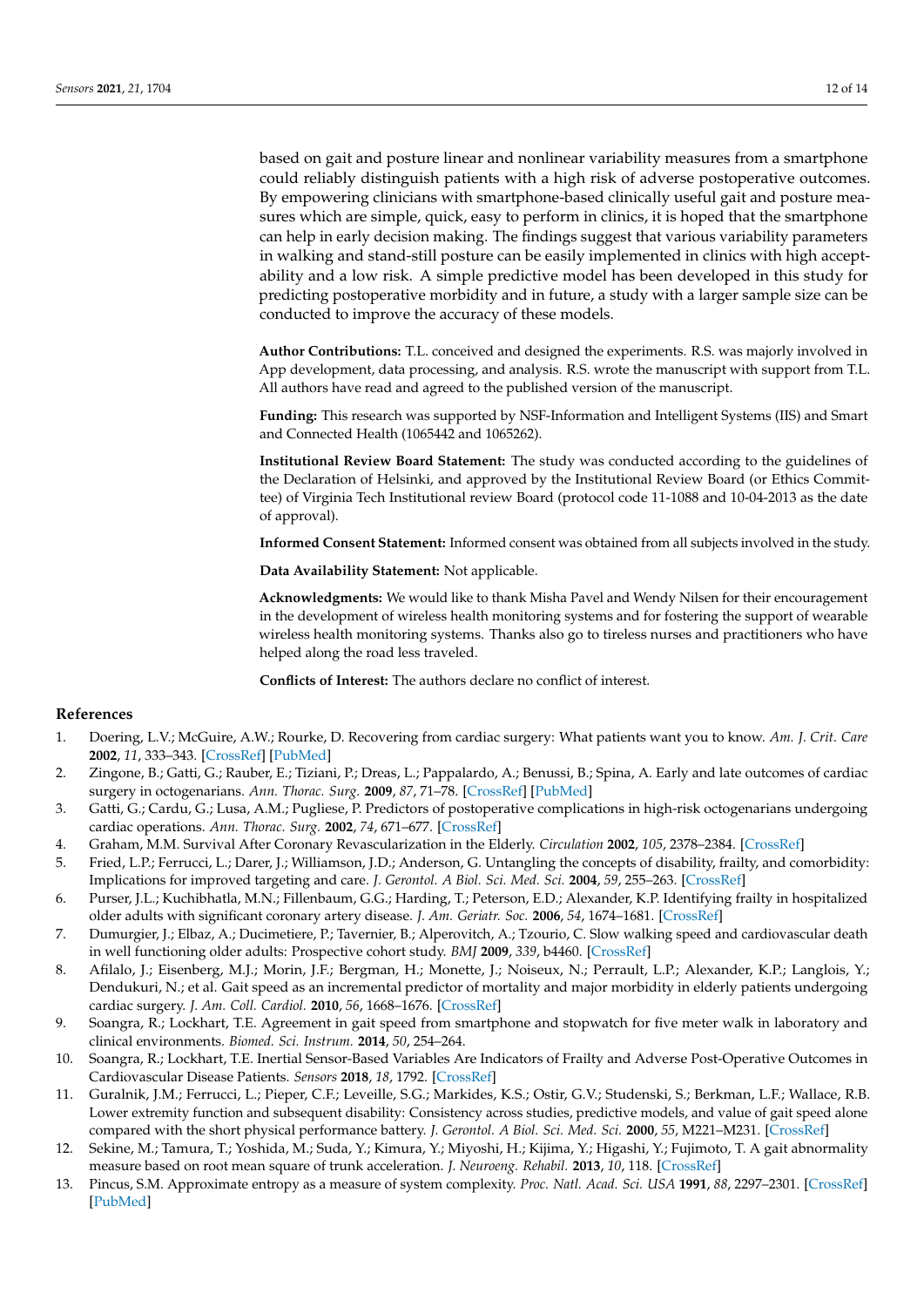- <span id="page-14-0"></span>14. Harbourne, R.T.; Stergiou, N. Nonlinear analysis of the development of sitting postural control. *Dev. Psychobiol.* **2003**, *42*, 368–377. [\[CrossRef\]](http://doi.org/10.1002/dev.10110) [\[PubMed\]](http://www.ncbi.nlm.nih.gov/pubmed/12672087)
- <span id="page-14-1"></span>15. Cavanaugh, J.T.; Guskiewicz, K.M.; Giuliani, C.; Marshall, S.; Mercer, V.; Stergiou, N. Detecting altered postural control after cerebral concussion in athletes with normal postural stability. *Br. J. Sports Med.* **2005**, *39*, 805–811. [\[CrossRef\]](http://doi.org/10.1136/bjsm.2004.015909) [\[PubMed\]](http://www.ncbi.nlm.nih.gov/pubmed/16244188)
- <span id="page-14-2"></span>16. Pincus, S.M.; Goldberger, A.L. Physiological time-series analysis: What does regularity quantify? *Am. J. Physiol.* **1994**, *266*, H1643–H1656. [\[CrossRef\]](http://doi.org/10.1152/ajpheart.1994.266.4.H1643)
- <span id="page-14-3"></span>17. Pincus, S. Approximate entropy (ApEn) as a complexity measure. *Chaos* **1995**, *5*, 110–117. [\[CrossRef\]](http://doi.org/10.1063/1.166092) [\[PubMed\]](http://www.ncbi.nlm.nih.gov/pubmed/12780163)
- <span id="page-14-4"></span>18. Cavanaugh, J.T.; Guskiewicz, K.M.; Giuliani, C.; Marshall, S.; Mercer, V.S.; Stergiou, N. Recovery of postural control after cerebral concussion: New insights using approximate entropy. *J. Athl. Train* **2006**, *41*, 305–313. [\[PubMed\]](http://www.ncbi.nlm.nih.gov/pubmed/17043699)
- <span id="page-14-5"></span>19. Vaillancourt, D.E.; Newell, K.M. The dynamics of resting and postural tremor in Parkinson's disease. *Clin. Neurophysiol. Off. J. Int. Fed. Clin. Neurophysiol.* **2000**, *111*, 2046–2056. [\[CrossRef\]](http://doi.org/10.1016/S1388-2457(00)00467-3)
- <span id="page-14-6"></span>20. Anderson, R.P. First publications from the Society of Thoracic Surgeons National Database. *Ann. Thorac. Surg.* **1994**, *57*, 6–7. [\[CrossRef\]](http://doi.org/10.1016/0003-4975(94)90355-7)
- <span id="page-14-7"></span>21. Soangra, R.; Lockhart, T.E.; Frames, C.W.; Zhang, J.; Moon, S.H.; Park, J. Potential for using Smartphone Accelerometers in Non-laboratory Environments. *Proc. Hum. Factors Ergon. Soc. Annu. Meet.* **2014**, *58*, 1672–1675. [\[CrossRef\]](http://doi.org/10.1177/1541931214581349)
- <span id="page-14-8"></span>22. Polanczyk, C.A.; Marcantonio, E.; Goldman, L.; Rohde, L.E.; Orav, J.; Mangione, C.M.; Lee, T.H. Impact of age on perioperative complications and length of stay in patients undergoing noncardiac surgery. *Ann. Intern. Med.* **2001**, *134*, 637–643. [\[CrossRef\]](http://doi.org/10.7326/0003-4819-134-8-200104170-00008) [\[PubMed\]](http://www.ncbi.nlm.nih.gov/pubmed/11304103)
- <span id="page-14-9"></span>23. Makary, M.A.; Segev, D.L.; Pronovost, P.J.; Syin, D.; Bandeen-Roche, K.; Patel, P.; Takenaga, R.; Devgan, L.; Holzmueller, C.G.; Tian, J.; et al. Frailty as a predictor of surgical outcomes in older patients. *J. Am. Coll. Surg.* **2010**, *210*, 901–908. [\[CrossRef\]](http://doi.org/10.1016/j.jamcollsurg.2010.01.028) [\[PubMed\]](http://www.ncbi.nlm.nih.gov/pubmed/20510798)
- <span id="page-14-10"></span>24. Fried, L.P.; Tangen, C.M.; Walston, J.; Newman, A.B.; Hirsch, C.; Gottdiener, J.; Seeman, T.; Tracy, R.; Kop, W.J.; Burke, G.; et al. Frailty in older adults: Evidence for a phenotype. *J. Gerontol. A Biol. Sci. Med. Sci.* **2001**, *56*, M146–M156. [\[CrossRef\]](http://doi.org/10.1093/gerona/56.3.M146) [\[PubMed\]](http://www.ncbi.nlm.nih.gov/pubmed/11253156)
- 25. Boyd, C.M.; Darer, J.; Boult, C.; Fried, L.P.; Boult, L.; Wu, A.W. Clinical practice guidelines and quality of care for older patients with multiple comorbid diseases: Implications for pay for performance. *JAMA J. Am. Med. Assoc.* **2005**, *294*, 716–724. [\[CrossRef\]](http://doi.org/10.1001/jama.294.6.716) [\[PubMed\]](http://www.ncbi.nlm.nih.gov/pubmed/16091574)
- 26. Woods, N.F.; LaCroix, A.Z.; Gray, S.L.; Aragaki, A.; Cochrane, B.B.; Brunner, R.L.; Masaki, K.; Murray, A.; Newman, A.B.; Women's Health, I. Frailty: Emergence and consequences in women aged 65 and older in the Women's Health Initiative Observational Study. *J. Am. Geriatr. Soc.* **2005**, *53*, 1321–1330. [\[CrossRef\]](http://doi.org/10.1111/j.1532-5415.2005.53405.x)
- <span id="page-14-11"></span>27. Fried, L.P.; Kronmal, R.A.; Newman, A.B.; Bild, D.E.; Mittelmark, M.B.; Polak, J.F.; Robbins, J.A.; Gardin, J.M. Risk factors for 5-year mortality in older adults: The Cardiovascular Health Study. *JAMA J. Am. Med. Assoc.* **1998**, *279*, 585–592. [\[CrossRef\]](http://doi.org/10.1001/jama.279.8.585)
- <span id="page-14-12"></span>28. Dasgupta, M.; Rolfson, D.B.; Stolee, P.; Borrie, M.J.; Speechley, M. Frailty is associated with postoperative complications in older adults with medical problems. *Arch. Gerontol. Geriatr.* **2009**, *48*, 78–83. [\[CrossRef\]](http://doi.org/10.1016/j.archger.2007.10.007) [\[PubMed\]](http://www.ncbi.nlm.nih.gov/pubmed/18068828)
- <span id="page-14-13"></span>29. Afilalo, J.; Kim, S.; O'Brien, S.; Brennan, J.M.; Edwards, F.H.; Mack, M.J.; McClurken, J.B.; Cleveland, J.C.; Smith, P.K.; Shahian, D.M.; et al. Gait Speed and Operative Mortality in Older Adults Following Cardiac Surgery. *JAMA Cardiol.* **2016**, *1*, 314. [\[CrossRef\]](http://doi.org/10.1001/jamacardio.2016.0316) [\[PubMed\]](http://www.ncbi.nlm.nih.gov/pubmed/27438112)
- 30. Afilalo, J.; Alexander, K.P.; Mack, M.J.; Maurer, M.S.; Green, P.; Allen, L.A.; Popma, J.J.; Ferrucci, L.; Forman, D.E. Frailty assessment in the cardiovascular care of older adults. *J. Am. Coll. Cardiol.* **2014**, *63*, 747–762. [\[CrossRef\]](http://doi.org/10.1016/j.jacc.2013.09.070) [\[PubMed\]](http://www.ncbi.nlm.nih.gov/pubmed/24291279)
- <span id="page-14-14"></span>31. Afilalo, J.; Sharma, A.; Zhang, S.; Brennan, J.M.; Edwards, F.H.; Mack, M.J.; McClurken, J.B.; Cleveland, J.C.; Smith, P.K.; Shahian, D.M.; et al. Gait Speed and 1-Year Mortality Following Cardiac Surgery: A Landmark Analysis From the Society of Thoracic Surgeons Adult Cardiac Surgery Database. *J. Am. Heart Assoc.* **2018**, *7*. [\[CrossRef\]](http://doi.org/10.1161/JAHA.118.010139)
- <span id="page-14-15"></span>32. Arozullah, A.M.; Daley, J.; Henderson, W.G.; Khuri, S.F. Multifactorial risk index for predicting postoperative respiratory failure in men after major noncardiac surgery. The National Veterans Administration Surgical Quality Improvement Program. *Ann. Surg.* **2000**, *232*, 242–253. [\[CrossRef\]](http://doi.org/10.1097/00000658-200008000-00015) [\[PubMed\]](http://www.ncbi.nlm.nih.gov/pubmed/10903604)
- 33. Arozullah, A.M.; Khuri, S.F.; Henderson, W.G.; Daley, J. Participants in the National Veterans Affairs Surgical Quality Improvement, P. Development and validation of a multifactorial risk index for predicting postoperative pneumonia after major noncardiac surgery. *Ann. Intern. Med.* **2001**, *135*, 847–857. [\[CrossRef\]](http://doi.org/10.7326/0003-4819-135-10-200111200-00005)
- 34. Marcantonio, E.R.; Goldman, L.; Mangione, C.M.; Ludwig, L.E.; Muraca, B.; Haslauer, C.M.; Donaldson, M.C.; Whittemore, A.D.; Sugarbaker, D.J.; Poss, R.; et al. A clinical prediction rule for delirium after elective noncardiac surgery. *JAMA J. Am. Med. Assoc.* **1994**, *271*, 134–139. [\[CrossRef\]](http://doi.org/10.1001/jama.1994.03510260066030)
- <span id="page-14-16"></span>35. Alibhai, S.M.; Leach, M.; Tomlinson, G.; Krahn, M.D.; Fleshner, N.; Holowaty, E.; Naglie, G. 30-day mortality and major complications after radical prostatectomy: Influence of age and comorbidity. *J. Natl. Cancer Inst.* **2005**, *97*, 1525–1532. [\[CrossRef\]](http://doi.org/10.1093/jnci/dji313) [\[PubMed\]](http://www.ncbi.nlm.nih.gov/pubmed/16234566)
- <span id="page-14-17"></span>36. Wilson, J.F. Frailty and Its Dangerous Effects—Might Be Preventable. *Ann. Intern. Med.* **2004**, *141*, 489–492. [\[CrossRef\]](http://doi.org/10.7326/0003-4819-141-6-200409210-00035)
- 37. Mitnitski, A.B.; Graham, J.E.; Mogilner, A.J.; Rockwood, K. Frailty, fitness and late-life mortality in relation to chronological and biological age. *BMC Geriatr.* **2002**, *2*, 1. [\[CrossRef\]](http://doi.org/10.1186/1471-2318-2-1)
- 38. Hanlon, P.; Nicholl, B.I.; Jani, B.D.; Lee, D.; McQueenie, R.; Mair, F.S. Frailty and pre-frailty in middle-aged and older adults and its association with multimorbidity and mortality: A prospective analysis of 493 737 UK Biobank participants. *Lancet Public Health* **2018**, *3*, e323–e332. [\[CrossRef\]](http://doi.org/10.1016/S2468-2667(18)30091-4)